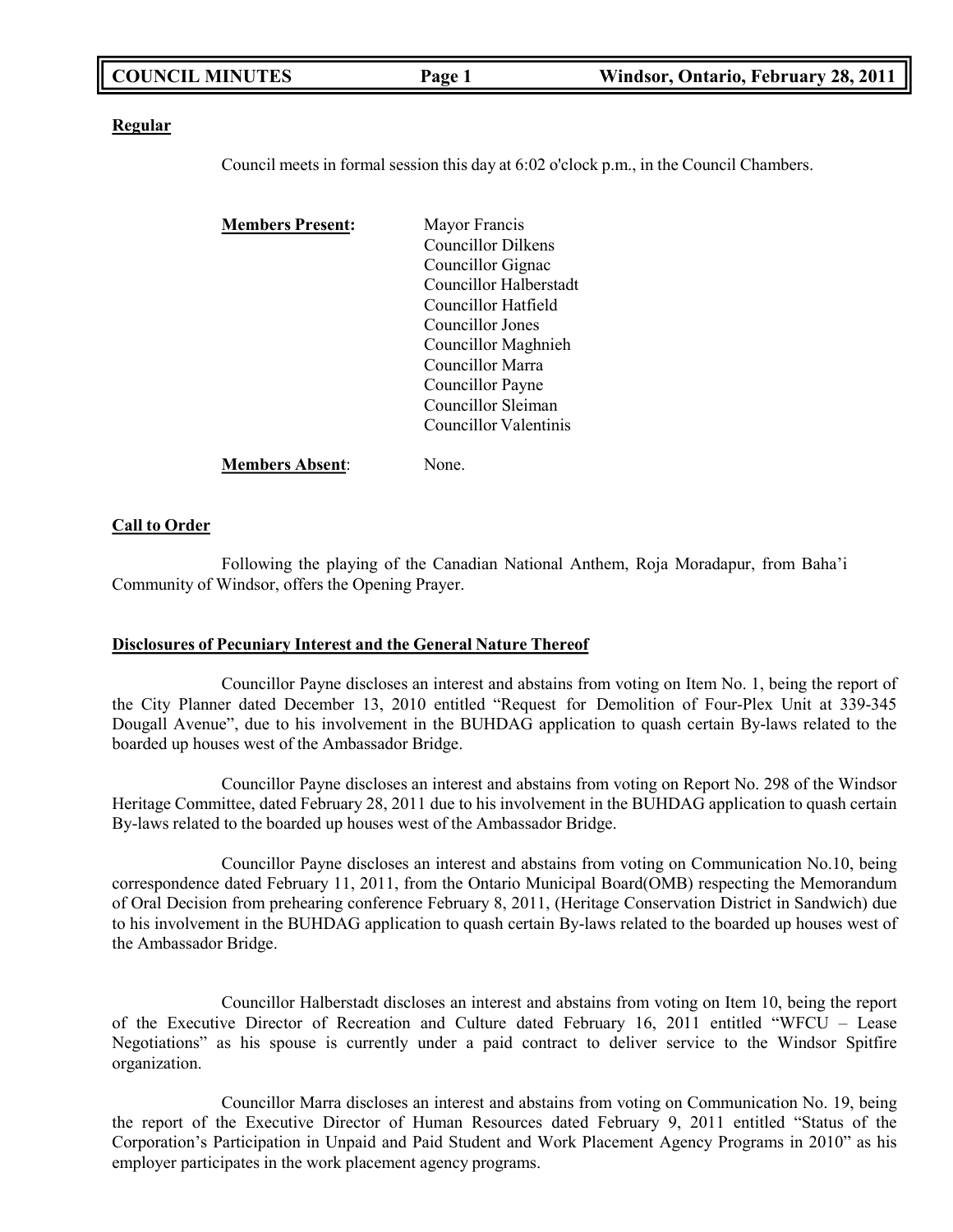|  | <b>COUNCIL MINUTES</b> |
|--|------------------------|
|--|------------------------|

Councillor Hatfield discloses an interest and abstains from voting on Report No. 299 of the Windsor Heritage Committee of its meeting held January 12, 2011, respecting John Campbell School, as his spouse is an elected trustee and Chair of the Greater Essex County District School Board.

Councillor Valentinis discloses an interest and abstains from voting on Communication No. 19, being the report of the Executive Director of Human Resources dated February 9, 2011 entitled "Status of the Corporation's Participation in Unpaid and Paid Student and Work Placement Agency Programs in 2010", as St. Clair College which employees him, participates in the work placement agency programs.

# **Minutes**

as presented.

Moved by Councillor Marra, seconded by Councillor Payne,

That the Minutes of the regular meeting of Council held February 14, 2011, **BE ADOPTED**

Carried.

# **Notice of Proclamations**

Kidney Health Month – March 2011

# **Committee of the Whole**

Moved by Councillor Sleiman, seconded by Councillor Valentinis,

That Council do now rise and move into Committee of the Whole with the Mayor presiding for the purpose of dealing with:

- (a) communication items;
- (b) consent agenda;
- (c) hearing requests for deferrals or referrals of any items of business;
- (d) hearing presentations and delegations;
- (e) consideration of business items;
- (f) consideration of Committee reports:
	- (i) **Report of Special In-Camera Meeting or other Committee as may be held prior to Council** (if scheduled); and
	- (ii) **Report No. 298 of the Windsor Heritage Committee** of its meeting held January 12, 2011; and
	- (iii) **Report No. 299 of the Windsor Heritage Committee** of its meeting held January 12, 2011

(g) consideration of by-laws 34-2011 through 41-2011 (inclusive). Carried.

# **Communications**

Moved by Councillor Dilkens, seconded by Councillor Gignac,

**M56–2011** That the following Communication Items 1 to 8, 10 and 12 to 23 inclusive, as set forth in the Council Agenda **BE REFERRED** as noted except Communication No. 9 and 11 which are dealt with as follows: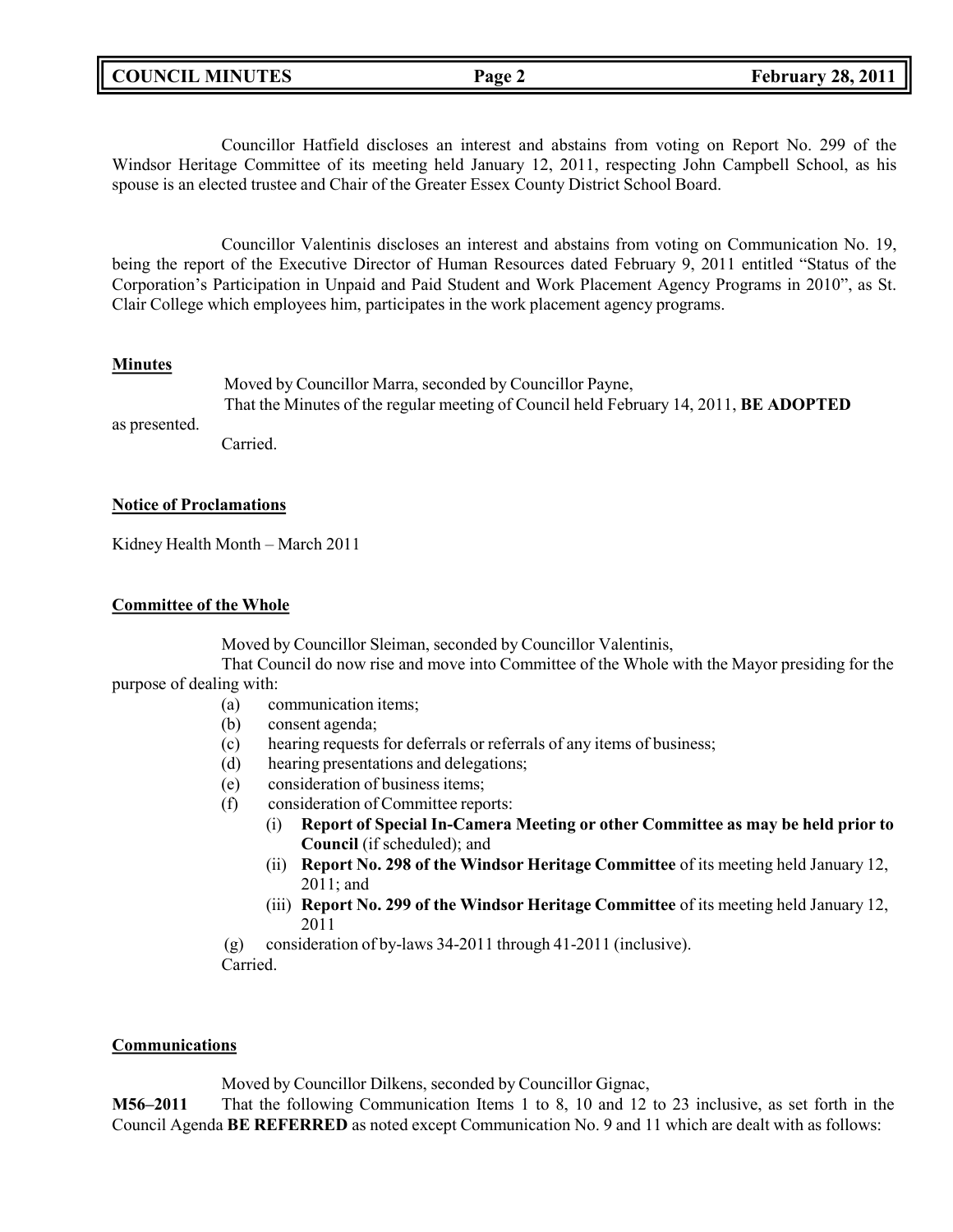# **Communication No. 9:**

Moved by Councillor Hatfield, seconded by Councillor Gignac,

**M57-2011** That the correspondence dated February 18, 2011 pertaining to the request from the University of Windsor, Faculty of Education for the Global Education Research and Development Initiative, **BE NOTED AND FILED,** and further that the Faculty of Education **BE REQUESTED** to contact the City of Windsor if any fundraising events are scheduled.

Carried.

## **ME2011**

### **Communication No. 11:**

Moved by Councillor Jones, seconded by Councillor Gignac,

**M58-2011** That the correspondence dated February 23, 2011 pertaining to the request from the Les Amis Duff-Baby and the request for Council to support the enhanced agreement for access to and interpretation of the Duff-Baby Mansion at 221 Mill Street **BE RECEIVED** and further that administration **BE DIRECTED** to be partof the discussions and to enhance the Corporation's existing lease and use agreement with the Ontario Heritage Trust (O.H.T.) and for use of the Dining room and Trading Hall.

Carried.

### **MBA/3184**

| <b>Item</b>    | From                                                 | <b>Description</b>                                                   |
|----------------|------------------------------------------------------|----------------------------------------------------------------------|
|                |                                                      | Acknowledgment and response to correspondence (attached) dated       |
|                |                                                      | December 9, 2010 to the Minister of Transportation regarding         |
|                |                                                      | M315-2010 which asks that legislation be developed to identify       |
|                | Ministry of                                          | acceptable noise levels for the motor vehicles and the method for    |
| 1              | Transportation                                       | measuring the same.                                                  |
|                |                                                      | <b>Chief Building Official</b><br><b>Chief of Police</b>             |
|                |                                                      | Note & File                                                          |
|                |                                                      | <b>MT2011</b>                                                        |
|                |                                                      | Amended Certificate of Approval Municipal and Private Sewage Works   |
|                |                                                      | - that storm and sanitary sewers be constructed on Grove, McKay $\&$ |
|                | Ministry of the                                      | Curry Avenues.                                                       |
| $\overline{2}$ | Environment                                          | <b>City Engineer</b>                                                 |
|                |                                                      | Note & File                                                          |
|                |                                                      | <b>SW2011</b>                                                        |
|                |                                                      | Acknowledgement and support of correspondence (previously            |
|                |                                                      | distributed) dated November 17, 2010 to the Association of           |
|                | Association of<br>Municipalities of Ontario<br>(AMO) | Municipalities of Ontario (AMO) regarding M311-2010 which asks that  |
| 3              |                                                      | Council petition our provincial and federal partners requesting that |
|                |                                                      | electricity and heating be exempt from Harmonized Sales Tax.         |
|                |                                                      | Note & File                                                          |
|                |                                                      | <b>MMA2011</b>                                                       |
|                |                                                      | Municipalities with Locally Approved Community Improvement Plans     |
|                | Association of                                       | containing Brownfield Policies.                                      |
| 4              | Municipalities of Ontario                            | <b>City Planner</b>                                                  |
|                | (AMO)                                                | Note & File                                                          |
|                |                                                      | <b>GM2011</b>                                                        |
|                | Association of                                       | AMO Report to Members on January 2011 Board Meeting.                 |
| 5              | Municipalities of Ontario                            | Note & File                                                          |
|                | (AMO)                                                | <b>MMA2011</b>                                                       |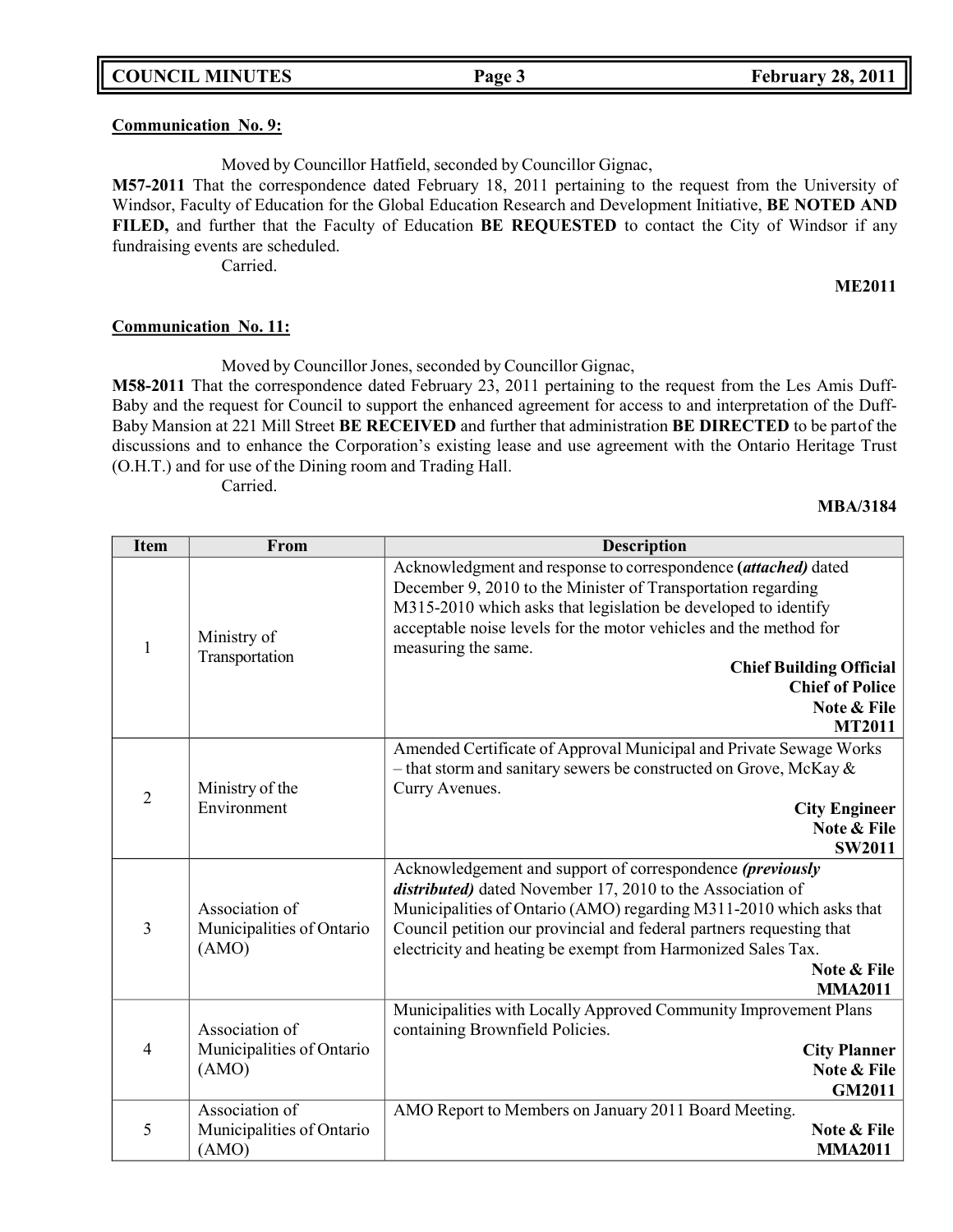**COUNCIL MINUTES Page 4 February 28, 2011**

| 6              | Association of<br>Municipalities of Ontario<br>(AMO)           | Government will introduce new Ontario Works Funding Model for<br>Administration effective April 1, 2011.<br><b>Community Development &amp; Health Commissioner</b><br><b>Chief Financial Officer &amp; City Treasurer</b><br>Note & File                                    |
|----------------|----------------------------------------------------------------|-----------------------------------------------------------------------------------------------------------------------------------------------------------------------------------------------------------------------------------------------------------------------------|
|                |                                                                | <b>MMA2011</b>                                                                                                                                                                                                                                                              |
| $\overline{7}$ | Corporation of the<br>County of Essex - Mary<br><b>Brennan</b> | Correspondence dated February 24, 2011 regarding the 2013<br>International Children's Games CR 29-11 adopted by Essex County<br>Council at their February 16, 2011 meeting of Council.<br><b>Executive Director of Recreation &amp; Culture</b><br>Note & File<br>APR/10694 |
|                | Municipal Employer                                             | 2009 Municipal Employer Pension Centre of Ontario (MEPCO) Annual<br>Report. (previously distributed)                                                                                                                                                                        |
| 8              | Pension Centre of Ontario                                      | <b>Chief Financial Officer &amp; City Treasurer</b>                                                                                                                                                                                                                         |
|                | (MEPCO)                                                        | <b>Executive Director of Human Resources</b>                                                                                                                                                                                                                                |
|                |                                                                | Note & File                                                                                                                                                                                                                                                                 |
|                |                                                                | <b>MMA2011</b>                                                                                                                                                                                                                                                              |
|                | University of Windsor                                          | Request of donation or gift of supplies for "The Global Education                                                                                                                                                                                                           |
|                | Faculty of Education -                                         | Research and Development Initiative" (GERDI), a service learning                                                                                                                                                                                                            |
| 9              | Clinton Beckford,<br>Associate Dean Faculty of<br>Education    | program offered by the Faculty of Education.                                                                                                                                                                                                                                |
|                |                                                                | <b>COUNCIL DIRECTION REQUESTED</b><br><b>ME2011</b>                                                                                                                                                                                                                         |
|                |                                                                | Memorandum of Oral Decision delivered by M.C. Denhez from a                                                                                                                                                                                                                 |
| 10             | Ontario Municipal Board<br>(OMB)                               | prehearing conference held on February 8, 2011.<br><b>City Planner</b><br><b>City Solicitor</b><br><b>Council Services - Senior Secretary</b><br>Z/8581<br>Z/10320                                                                                                          |
|                |                                                                | Request for support for enhanced agreement for access to and                                                                                                                                                                                                                |
|                |                                                                | interpretation of the Duff-Bâby Mansion at 221 Mill Street.                                                                                                                                                                                                                 |
| 11             | Les Amis Duff-Bâby                                             | <b>COUNCIL DIRECTION REQUESTED</b>                                                                                                                                                                                                                                          |
|                |                                                                | <b>City Planner</b>                                                                                                                                                                                                                                                         |
|                |                                                                | <b>MBA/3184</b><br>Application of Rogers Communications Inc. for Site Plan Approval to                                                                                                                                                                                      |
| 12             | Manager of Urban Design                                        | permit a 45 m telecommunications monopole and related compound<br>located at 4255 Sandwich Street.                                                                                                                                                                          |
|                |                                                                | Note & File                                                                                                                                                                                                                                                                 |
|                |                                                                | ZS/10915                                                                                                                                                                                                                                                                    |
|                |                                                                | Application of Ahmed Al-Tamimi for Site Plan Approval to permit a                                                                                                                                                                                                           |
| 13             | Manager of Urban Design                                        | pharmacy and medical clinic located at 1190 Tecumseh Road East.<br>Note & File                                                                                                                                                                                              |
|                |                                                                | ZS/10916                                                                                                                                                                                                                                                                    |
|                |                                                                | Application of Greater Essex County District School Board for Site Plan                                                                                                                                                                                                     |
|                |                                                                | Approval to permit an upgrade and expansion of existing staff parking lot                                                                                                                                                                                                   |
| 14             | Manager of Urban Design                                        | located at 1601 Norfolk Street.                                                                                                                                                                                                                                             |
|                |                                                                | Note & File                                                                                                                                                                                                                                                                 |
|                |                                                                | ZS/10867                                                                                                                                                                                                                                                                    |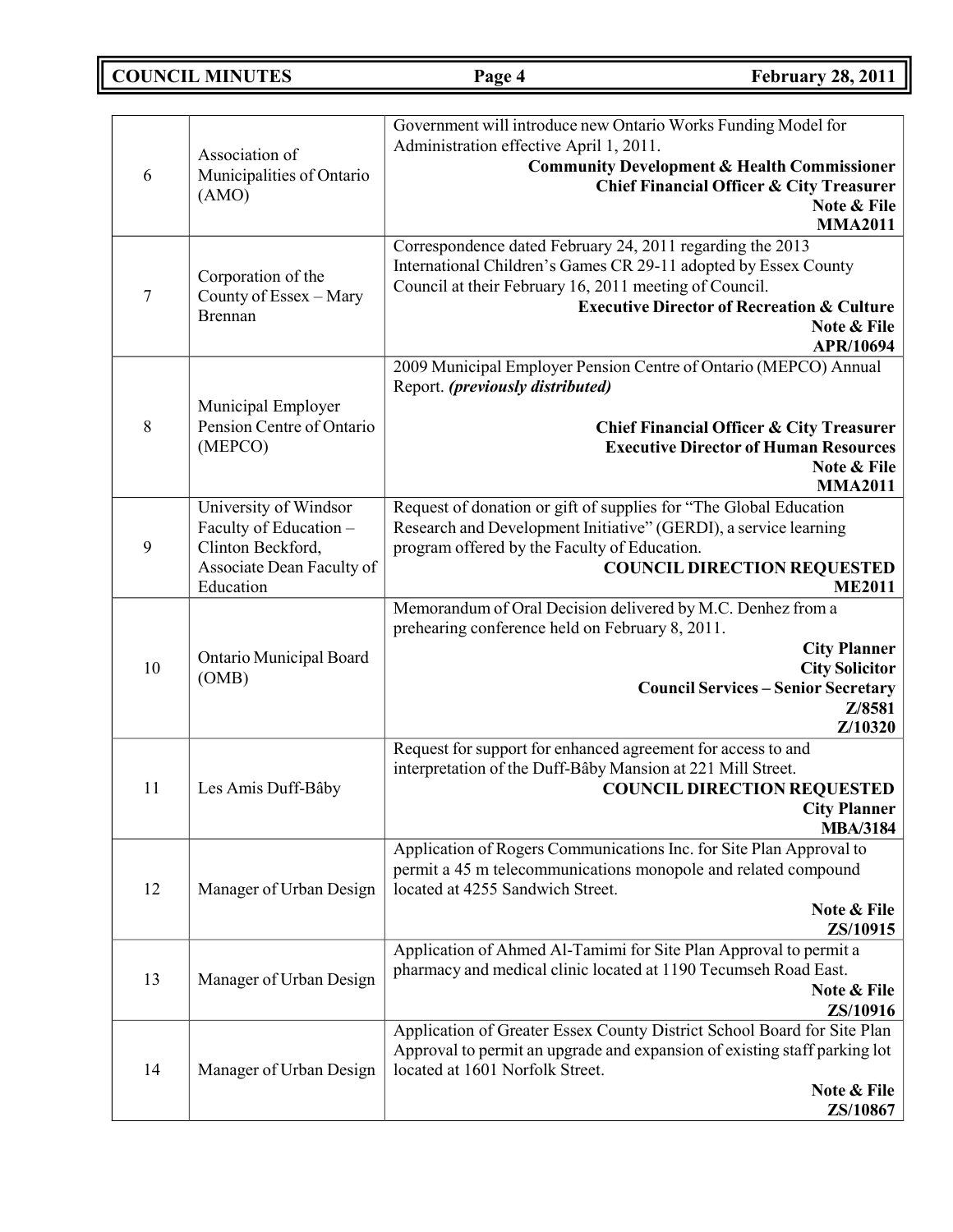**COUNCIL MINUTES Page 5 February 28, 2011**

| 15 | Manager of Urban Design                                | Application of McDonald's Restaurant of Canada Limited for Site Plan<br>Amendment to permit drive-through modifications located at 7777<br>Tecumseh Road East.                                |
|----|--------------------------------------------------------|-----------------------------------------------------------------------------------------------------------------------------------------------------------------------------------------------|
|    |                                                        | Note & File<br>ZS/10911                                                                                                                                                                       |
| 16 | Manager of Urban Design                                | Application of Healthcare Properties Holdings Ltd. for Site Plan<br>Approval to permit Shoppers Drug Mart expansion located at 500<br>Tecumseh Road East & 1720 Howard Avenue.<br>Note & File |
|    |                                                        | ZS/10919                                                                                                                                                                                      |
| 17 | Manager of Urban Design                                | Application of Whiterock Reit for Site Plan Approval to permit<br>manufacturing located at 4515 Rhodes Drive.                                                                                 |
|    |                                                        | Note & File<br>ZS/10920                                                                                                                                                                       |
|    |                                                        | Application of 1185696 Ontario Ltd. for Site Plan Approval to permit a                                                                                                                        |
| 18 | Manager of Urban Design                                | new commercial building located at 1014 Tecumseh Road East.<br>Note & File                                                                                                                    |
|    |                                                        | ZS/10921                                                                                                                                                                                      |
|    |                                                        | Status of the Corporation's Participation in Unpaid and Paid Student and                                                                                                                      |
| 19 | <b>Executive Director of</b><br><b>Human Resources</b> | Work Placement Agency Programs in 2010.<br>Note & File                                                                                                                                        |
|    |                                                        | AS2011                                                                                                                                                                                        |
|    |                                                        | Reporting Requirements - Section 22(4) of the Purchasing Bylaw.                                                                                                                               |
| 20 | City Solicitor                                         | Note & File<br>AB2011                                                                                                                                                                         |
|    | <b>Executive Committee</b>                             | Minutes of meeting held February 3, 2011( <i>previously distributed</i> for                                                                                                                   |
| 21 | Board of Directors,                                    | members of Council only) (copy available upon request)<br>Note & File                                                                                                                         |
|    | Willistead Manor Inc.                                  | <b>MB2011</b>                                                                                                                                                                                 |
|    |                                                        | Minutes of meeting held February 3, 2011( <i>previously distributed</i> for                                                                                                                   |
| 22 | Board of Directors,<br>Willistead Manor Inc.           | members of Council only) (copy available upon request)<br>Note & File                                                                                                                         |
|    |                                                        | <b>MB2011</b>                                                                                                                                                                                 |
|    |                                                        | Minutes of meeting held February 8, 2011( <i>previously distributed</i> for                                                                                                                   |
| 23 | <b>Small Business Advisory</b><br>Panel                | members of Council only) (copy available upon request)                                                                                                                                        |
|    |                                                        | Note & File                                                                                                                                                                                   |
|    |                                                        | <b>MB2011</b>                                                                                                                                                                                 |

Carried.

Councillor Payne discloses an interest and abstains from voting on Communication No. 10 Councillor Marra, discloses an interest and abstains from voting on Communication No. 19 Councillor Valentinis, discloses an interest and abstains from voting on Communication No. 19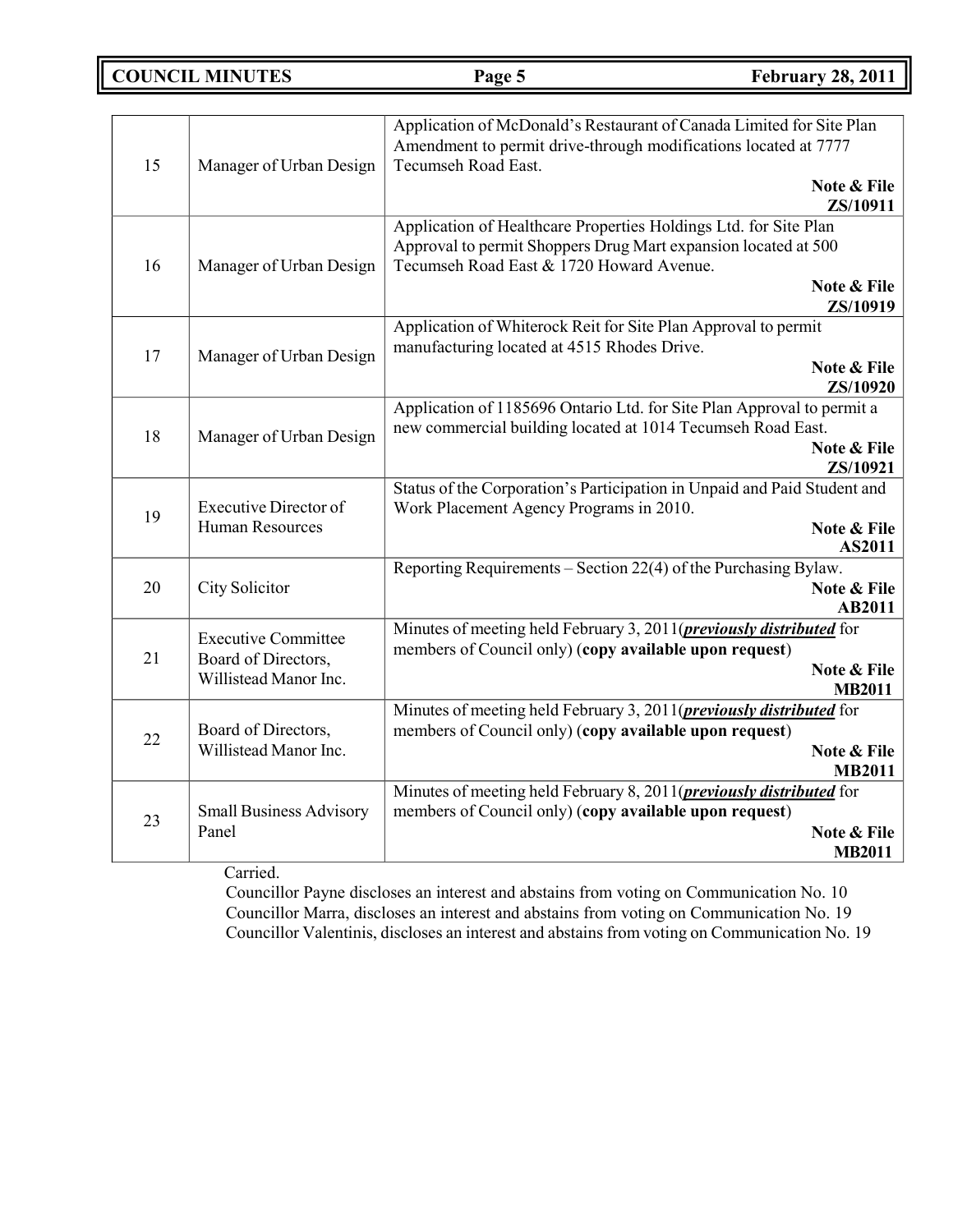**COUNCIL MINUTES Page 6 February 28, 2011**

# **Consent Agenda**

Moved by Councillor Halberstadt, seconded by Councillor Hatfield,

That the following Consent Agenda and the recommendations contained in the administrative reports **BE APPROVED** as amended:

Item 2 CQ106-2010 – Rain Barrel Purchase Program

Item 3 Delegation of Authority Semi-Annual Status Report for Period July 1, 2010 through December 31, 2010

Item 4 By-Law to Declare Acquired Lands Part of a Public Highway

Item 8 Bank Account Signing Authorities – WFCU Centre

Item 12 POA Program Continuation

Item 13 Huron Lodge – Southside et al. Litigation

Item 15 Prince Road Sewer – Phase 9 – Outlet to Detroit River, City of Windsor Tender #130-10 – Award of Tender

Carried.

# **Deferrals and/or Referrals and Withdrawals**

# **ABC Governance Review – Implementation**

# **Barbara Kersey, Chairperson and Gail Growe, Member, Planning Advisory Committee**

Barbara Kersey, Chairperson, and Gail Growe, Member, Planning Advisory Committee, appear before Council to request that the report of the City Clerk dated February 14, 2011, entitled "ABC Governance Review – Implementation" be deferred for a period of 30 days to allow for opportunity for citizen review and input.

Moved by Councillor Sleiman, seconded by Councillor Jones

**M59-2011** That the recommendation pertaining to the issuance of notice and advertisements for the three member at large positions on the "Planning Standing Committee" as presented in the report of the City Clerk dated February 4, 2011 entitled "ABC Governance Review – Implementation" **BE DEFERRED** to the March 21, 2011 regular meeting of Council to allow for citizen review and input. Carried.

At the request of Councillor Gignac a recorded vote is taken:

# RESULTS OF RECORDED VOTE:

| In Favour | Councillors Sleiman, Halberstadt, Payne Marra, Valentinis and<br>Jones |
|-----------|------------------------------------------------------------------------|
| Opposed   | Councillors Gignac, Maghnieh, Hatfield, Dilkens, and<br>Mayor Francis  |
| Abstain   | None                                                                   |
| Absent    | None                                                                   |

# **GM/10239** 7

(For final disposition of this matter, see Delegation Stage and Clause **CR79/2011 and CR80/2011** in Schedule "A" attached hereto.)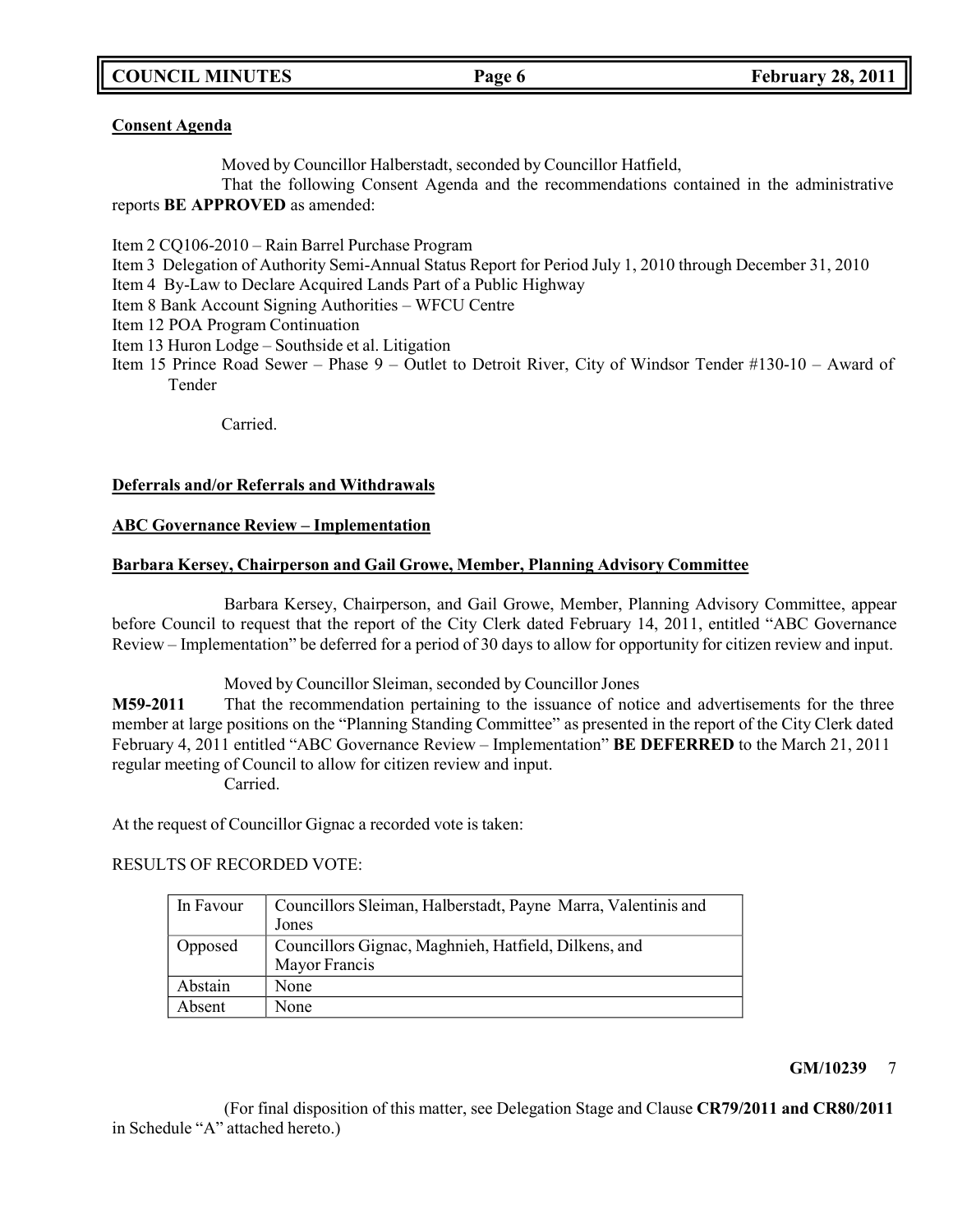# **Presentations & Delegations:**

# **PRESENTATIONS:**

# **Random Act of Kindness Day**

Helga Reidel, Chief Administrative Officer, appears before Council to acknowledge and present the recipients of the "Random Act of Kindness Day" in recognition for their part in coordinating the City of Windsor's participation in the November 2010 event as follows:

- Nora Bertram Romero , Mayor's Office
- Sumar Jasey , Employment and Social Services Department

# **Presentation-Heritage Recognition**

# **Robin Easterbrook, Chair, Windsor Heritage Committee; and John Calhoun, Heritage Planner**

Robin Easterbrook, Chair, Windsor Heritage Committee; and John Calhoun, Heritage Planner, appear before Council to provide an overview of the properties identified as "Built Heritage Award" and "Heritage Marker Plaque" recipients. Mayor Francis and City Council recognize and congratulate the property owners as follows:

- Mr. Marius Ursu, and Mr. George Bodnar, representing The Holy Ghost Parish of the Canadian Eastern Orthodox Church
- Mrs. Teresa Landolo, Principal, representing John Campbell School
- Mrs. Lorraine Victor, representing Congregation Shaar Hashomayim
- Mr. Jason Grossi, representing Studio g+G
- Mr. Francesco Vella, representing Olde Walkerville Pharmacy
- Ms. Carol Easton, resident
- a representative from Academie Ste. Cecile School
- Averil and Jon Elcombe, residents
- John Fahd, St. Mary and St. Moses Coptic Orthodox Church
- Holy Name of Mary Church

# **MBA/2274** 6

(For final disposition of this matter, see Clause **CR78/2011** in Schedule "A" attached hereto.)

# **DELEGATIONS**

# **Little River Channel Dykes Study**

# **Stan Taylor, Director of Source Water Protection, Water Resources Engineer; and Jeremy Wychreschuk, Director of Watershed Engineering**

Stan Taylor, Director of Source Water Protection, Water Resources Engineer; and Jeremy Wychreschuk, Director of Watershed Engineering, appear before Council and are available for questions regarding the Little River Channel Dykes Study.

### **SW2011** 5

(For final disposition of this matter, see Clause **CR77/2011** in Schedule "A" attached hereto.)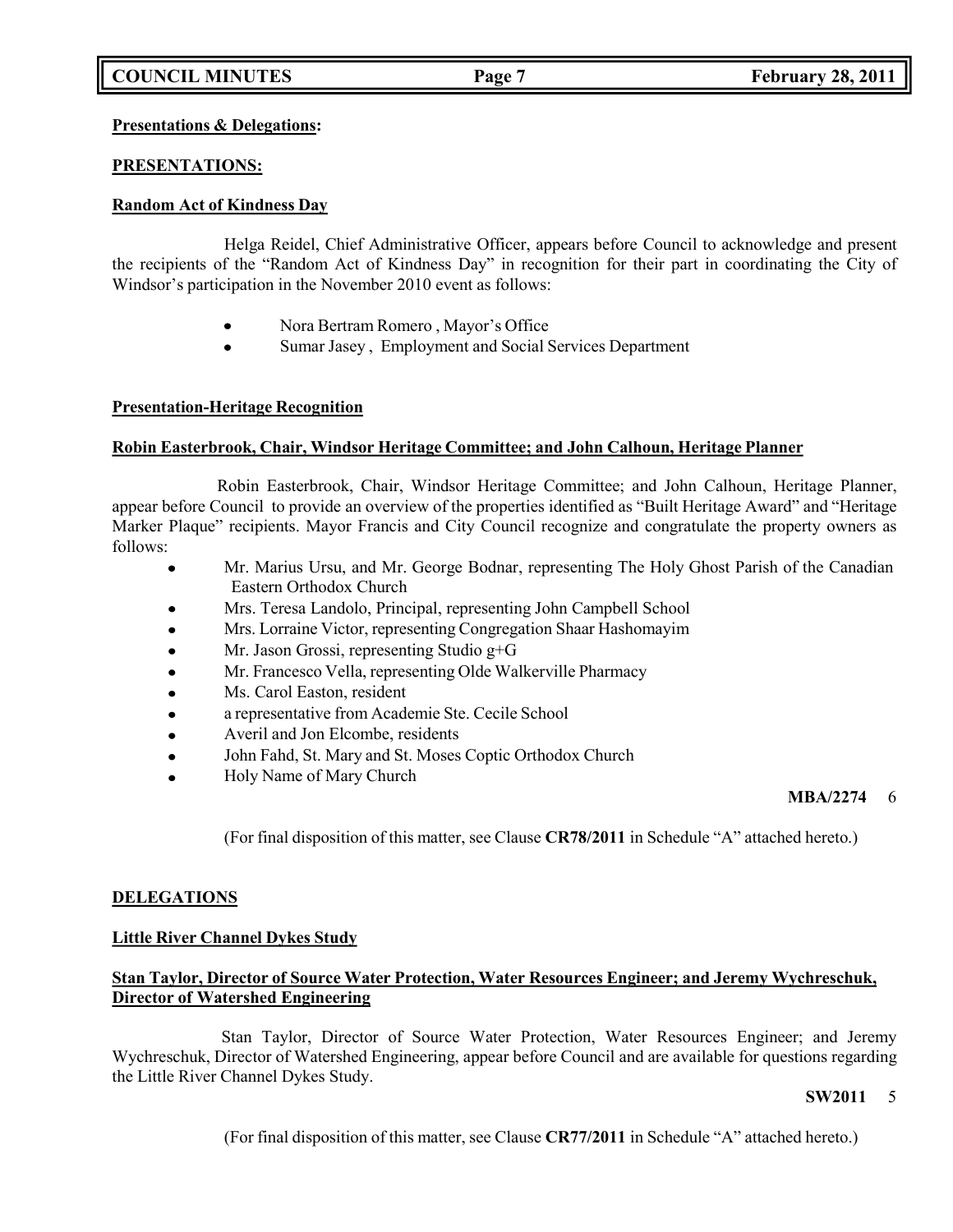|  | <b>COUNCIL MINUTES</b> |
|--|------------------------|
|--|------------------------|

Mayor Francis leaves the meeting at 6:52 o'clock p.m. and Councillor Jones assumes the chair.

### **Request for Demolition of Four-Plex Unit at 339-345 Dougall Avenue**

# **Jeff Belanger, representing Sind Investments Ltd., and Dale Dutot, representing Mind Quest Engineering Inc.**

Jeff Belanger, representing Sind Investments Ltd., and Dale Dutot, representing Mind Quest Engineering Inc., appear before Council to request that Council reject the administrative recommendation to deny the request of an exemption from the Downtown Demolition Control By-law 11806 for the demolition of a fourplex apartment unit at 339-345 Dougall Avenue, suggesting that restoring the existing building to meet the requirements of the Property Standards By-law would not be cost effective, and conclude by stating that there is a limited demand for this type of rental unit in the downtown area.

Mayor Francis returns to the meeting at 6:56 o'clock p.m. and Councillor Jones returns to his seat at the Council table.

Moved by Councillor Marra, seconded by Councillor Maghnieh, That the application made by Mike Gaudet of Gaudet Demolition, made on behalf of Prakash Ramchandani of Sind Investments Ltd. for the request of an exemption from the Downtown Demolition Control By-law 11806 for the demolition of a four-plex apartment unit at 339-345 Dougall Avenue **BE APPROVED.**

> The motion is put and is lost. Aye Votes: Councillors Marra, Maghnieh, Valentinis, and Sleiman. Nay Votes: Councillors Jones, Gignac, Halberstadt, Dilkens, and Hatfield. Councillor Payne discloses an interest and abstains from voting on this matter.

**SB2011** 1

(For final disposition of this matter, see Clause **CR71/2011** in Schedule "A" attached hereto.)

# **ABC Governance Review – Implementation**

# **Les Chaif, resident of Ward 2**

Les Chaif, resident of Ward 2, appears before Council to speak in support of the administrative recommendations respecting the implementation plan of the of the new ABC Governance model adopted at the January 31, 2011 meeting of Council, but suggests that the meeting times selected is critical to ensure citizen availability and involvement, and concludes by encouraging that media coverage continue with all committees.

# **David Hanna, resident of Ward 1**

David Hanna, resident of Ward 1, appears before Council to speak in support of the administrative recommendations respecting the implementation plan of the of the new ABC Governance model adopted at the January 31, 2011 meeting of Council, suggesting that further consultation regarding the "Planning Standing Committee" is positive to ensure transparency and accountability, and concludes by suggesting that a brief biography of each committee member be published on the City of Windsor's website on a go-forward basis.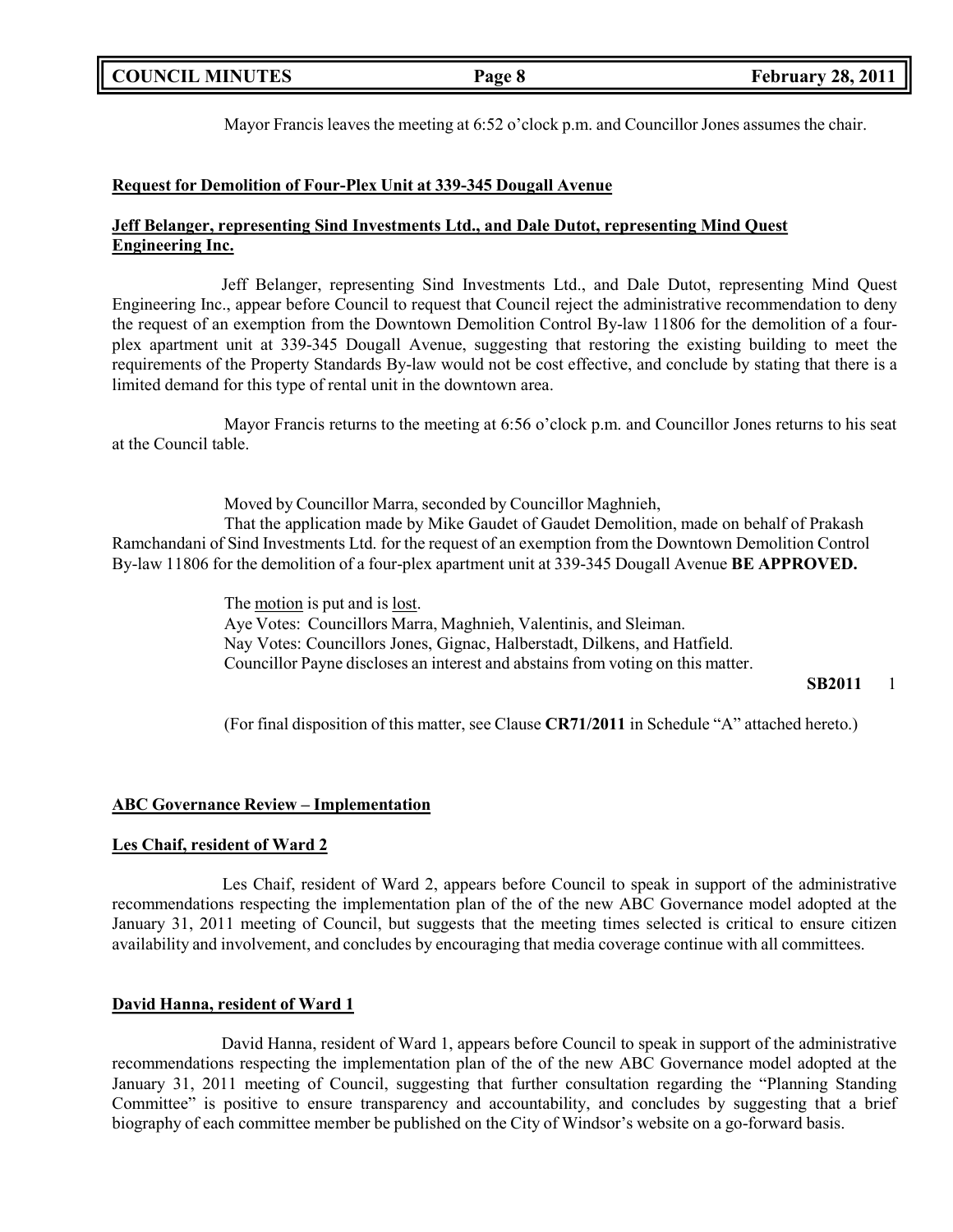# **COUNCIL MINUTES Page 9 February 28, 2011**

### **Barbara Kersey, Chairperson, and Gail Growe**

Barbara Kersey, Chairperson, and Gail Growe, members, Planning Advisory Committee, appear before Council to request that Council further review the new ABC Governance model implementation plan, suggesting that the policy adopted is unclear in various areas, and express concern surrounding the lack of compensation for committee members for their service on the advisory committees, and conclude by suggesting that training of committee members is critical

# **GM/10239** 7

(For final disposition of this matter, see Clause **CR79/2011 and CR80/2011** in Schedule "A" attached hereto.)

# **WFCU – Lease Negotiations**

### **Alex Foley, resident of Ward 10**

Alex Foley, resident of Ward 10, appears before Council to request that Council reject the administrative recommendations to execute lease agreements with the tenants of the WFCU Centre, suggesting that the Windsor Spitfires are being subsidized by the Windsor taxpayer if option #1 is adopted, and concludes by suggesting that the report was extremely confusing and difficult to comprehend.

### **Al Nelman, resident of Ward 8**

Al Nelman, resident of Ward 8, appears before Council to request that Council reject the administrative recommendations to execute lease agreements with the tenants of the WFCU Centre, suggesting that the report was extremely confusing and difficult to comprehend, and concludes by stating that the report did not provide adequate clarity to the public.

### **SR/8880** 10

(For final disposition of this matter, see Clause **CR83/2011** in Schedule "A" attached hereto.)

# **St. Patrick's Day Celebration, March 17, 2011, Former Bus Station located at 44 University Avenue East**

### **Jude Quick, resident of Ward 3**

Jude Quick, resident of Ward 3, appears before Council to request that Council reject the administrative recommendation to approve the St. Patrick's Day celebration at the former bus station parking lot, suggesting that a twelve hour period of noise exemption is too lengthy for the residents of the downtown core, and concludes by stating that the residents' quality of life will be affected due to the crowds and the loud music.

### **David Hanna, resident of Ward 1**

David Hanna, resident of Ward 1, appears before Council to speak in support of the administrative recommendation respecting the approval of the St. Patrick's Day celebration at the former bus station, suggesting that cultural events within the City of Windsor should always be encouraged, and concludes by suggesting that the stakeholders meet with the concerned residents of the downtown core to address any concerns.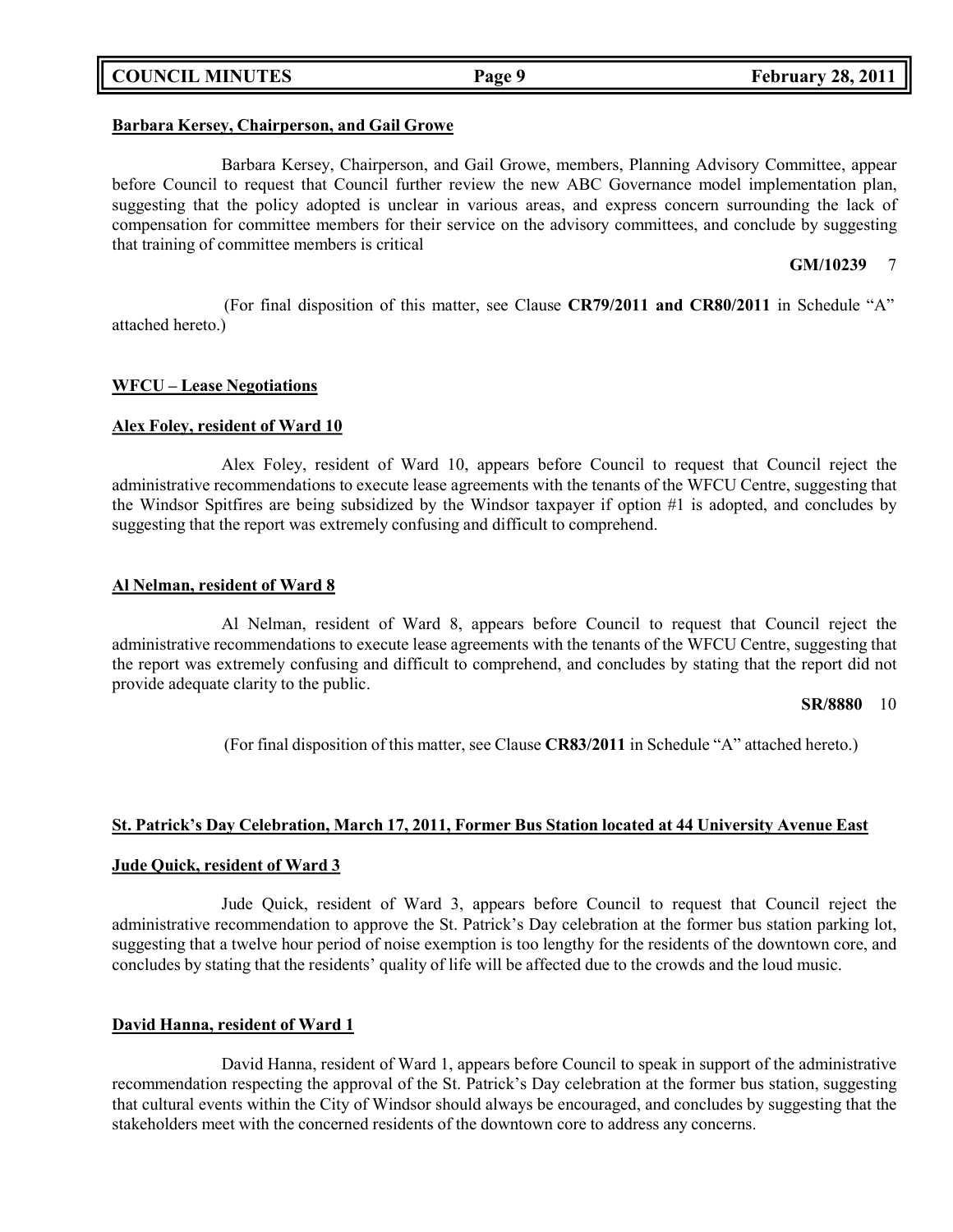# **COUNCIL MINUTES Page 10 February 28, 2011**

# **Doug Maroon and Mike Lambros, Applicants**

Doug Maroon and Mike Lambros, Applicants, appear before Council to speak in support of the administrative recommendation respecting the approval of the St. Patrick's Day celebration at the former bus station, providing a brief overview of the event, and conclude by stating that residents are encouraged to contact them directly if there are any noise issues.

### **SR/10918** 9

(For final disposition of this matter, see Clause **CR82/2011** in Schedule "A" attached hereto.)

# **Auditor General Function in Other Municipalities** (see also Item 14)

# **Bill Carter, George Sandala and Max Zalev, Representatives from the Audit Committee**

Bill Carter, George Sandala and Max Zalev, representatives from the Audit Committee appear before Council and are available for questions regarding the Auditor General Function.

# **Chris Schnurr, resident of Ward 4**

Chris Schnurr, resident of Ward 4, appears before Council to speak in support of the recruitment of the Auditor General position, suggesting that the recruitment of the position is long past due, and concludes by suggesting that the contracting out of the position could financially restrict the work of the Auditor General.

# **David Hanna, resident of Ward 1**

David Hanna, resident of Ward 1, appears before Council to speak in support of the recruitment of the Auditor General position, suggesting that recruitment of the position is long past due, and concludes by urging Council to review the City of Vaughn's model respecting the Integrity Commissioner position in terms of tools available for transparency.

At the request of Council, it is agreed to recess the meeting to allow for Council to meet in-camera respecting the Auditor General Function.

Council recesses at 9:38 o'clock p.m. in order to convene in-camera.

Council reconvenes at 10:22 o'clock p.m.

### **AS2011** 11

(For final disposition of this matter, see Clause **CR84/2011** in Schedule "A" attached hereto.)

# **Regular Business Items (for final disposition of these matters see Schedule "A" attached)**

PAC 1 City of Windsor, rezoning, 1001 Tecumseh Road West, supplemental location description amendment Item 14 Recruitment Process – Auditor General Position (**see also Item 11)**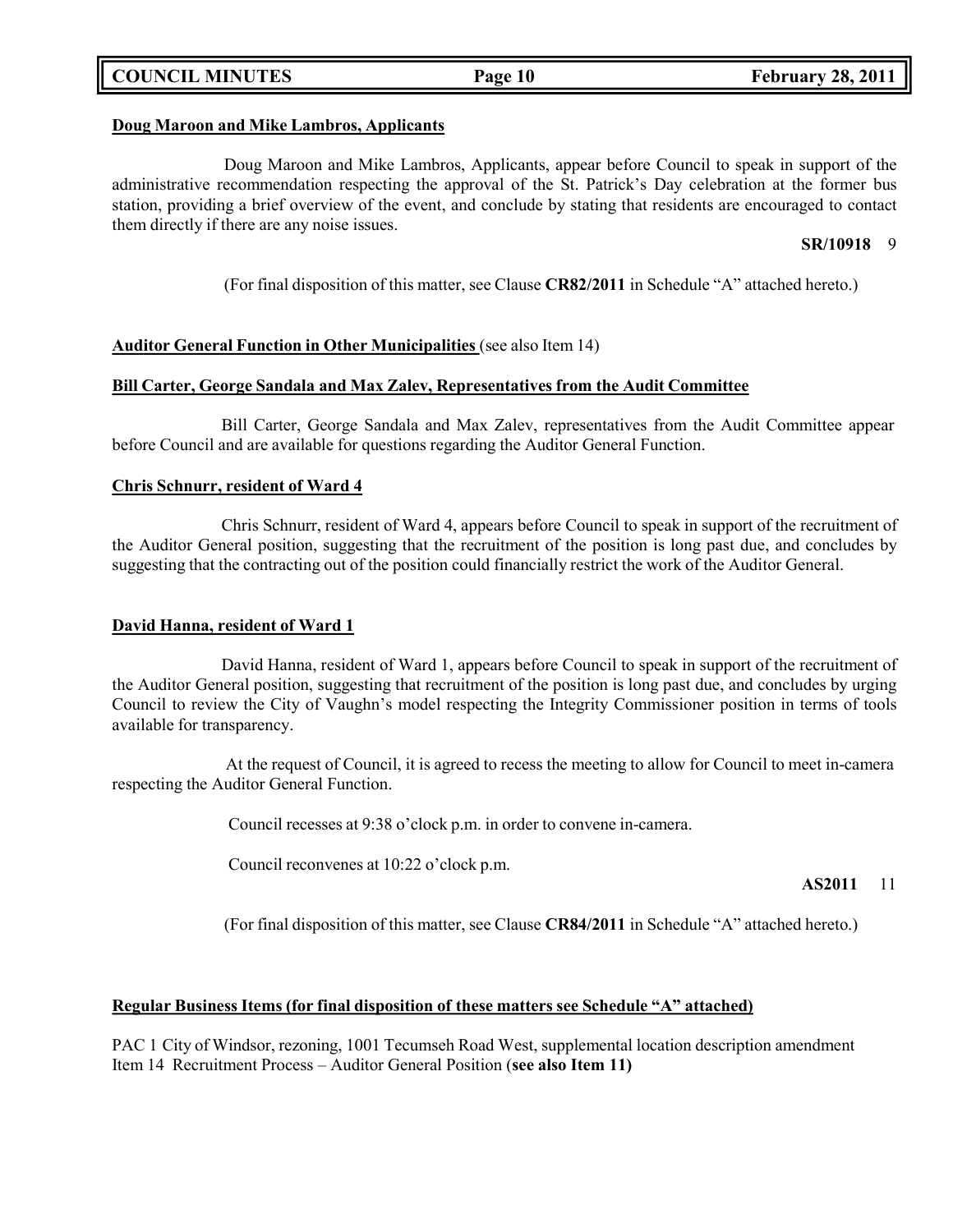**COUNCIL MINUTES Page 11 February 28, 2011**

### **Consideration of Committee Reports**

Moved by Councillor Dilkens, seconded by Councillor Valentinis,

**M61-2011** That **Report No. 298 of the Windsor Heritage Committee** of its meeting held January 12, 2011,

**BE DEFERRED** to the March 7, 2011 regular meeting of Council to allow for opportunity for delegations. Carried.

Councillor Payne discloses an interest and abstains from voting on this matter.

MB2011

Moved by Councillor Marra, seconded by Councillor Payne,

**M62-2011** That **Report No. 299 of the Windsor Heritage Committee** of its meeting held January 12, 2011, **BE ADOPTED** as presented.

Carried.

Councillor Hatfield discloses an interest and abstains from voting on this matter.

MB2010

#### **By-laws**

Moved by Councillor Sleiman, seconded by Councillor Valentinis,

That the following By-laws No. 34-2011 through 41-2011 (inclusive), be introduced and read a first and second time:

34-2011 "A BY-LAW TO ESTABLISH LANDS AS A PUBLIC HIGHWAY KNOWN AS WALKER ROAD IN THE CITY OF WINDSOR" 35-2011 "A BY-LAW TO ASSUME FOR PUBLIC USE AS A PUBLIC HIGHWAY THE 3.05 METRE (10 FEET) WIDE NORTH/SOUTH ALLEY BETWEEN LANGLOIS AVENUE AND BENJAMIN AVENUE NORTHERLY FROM HANNA STREET EAST FOR A DISTANCE OF 20.12 METRES (66 FEET), IN THE CITY OF WINDSOR" 36-2011 "A BY-LAW TO CLOSE, STOP UP AND CONVEY THE 3.05 METRE (10 FEET) WIDE NORTH/SOUTH ALLEY BETWEEN LANGLOIS AVENUE AND BENJAMIN AVENUE NORTHERLY FROM HANNA STREET EAST FOR A DISTANCE OF 20.12 METRES (66 FEET), IN THE CITY OF WINDSOR" 37-2011 "A BY-LAW TO FURTHER AMEND BY-LAW NUMBER 9148 BEING A BY-LAW TO REGULATE TRAFFIC WITHIN THE LIMITS OF THE CITY OF WINDSOR" 38-2011 "A BY-LAW TO FURTHER AMEND BY-LAW NUMBER 9023 BEING A BY-LAW TO REGULATE VEHICULAR PARKING WITHIN THE LIMITS OF THE CITY OF WINDSOR ON MUNICIPAL STREETS, MUNICIPAL PARKING LOTS AND PRIVATE PROPERTIES" 39-2011 "A BY-LAW TO FURTHER AMEND BY-LAW NUMBER 8600 CITED AS THE "CITY OF WINDSOR ZONING BY-LAW" 40-2011 "A BY-LAW TO AMEND BY-LAW NUMBER 179-2008, BEING A BY-LAW RESPECTING THE ISSUANCE OF VARIOUS PERMITS AND THE SCHEDULING OF INSPECTIONS"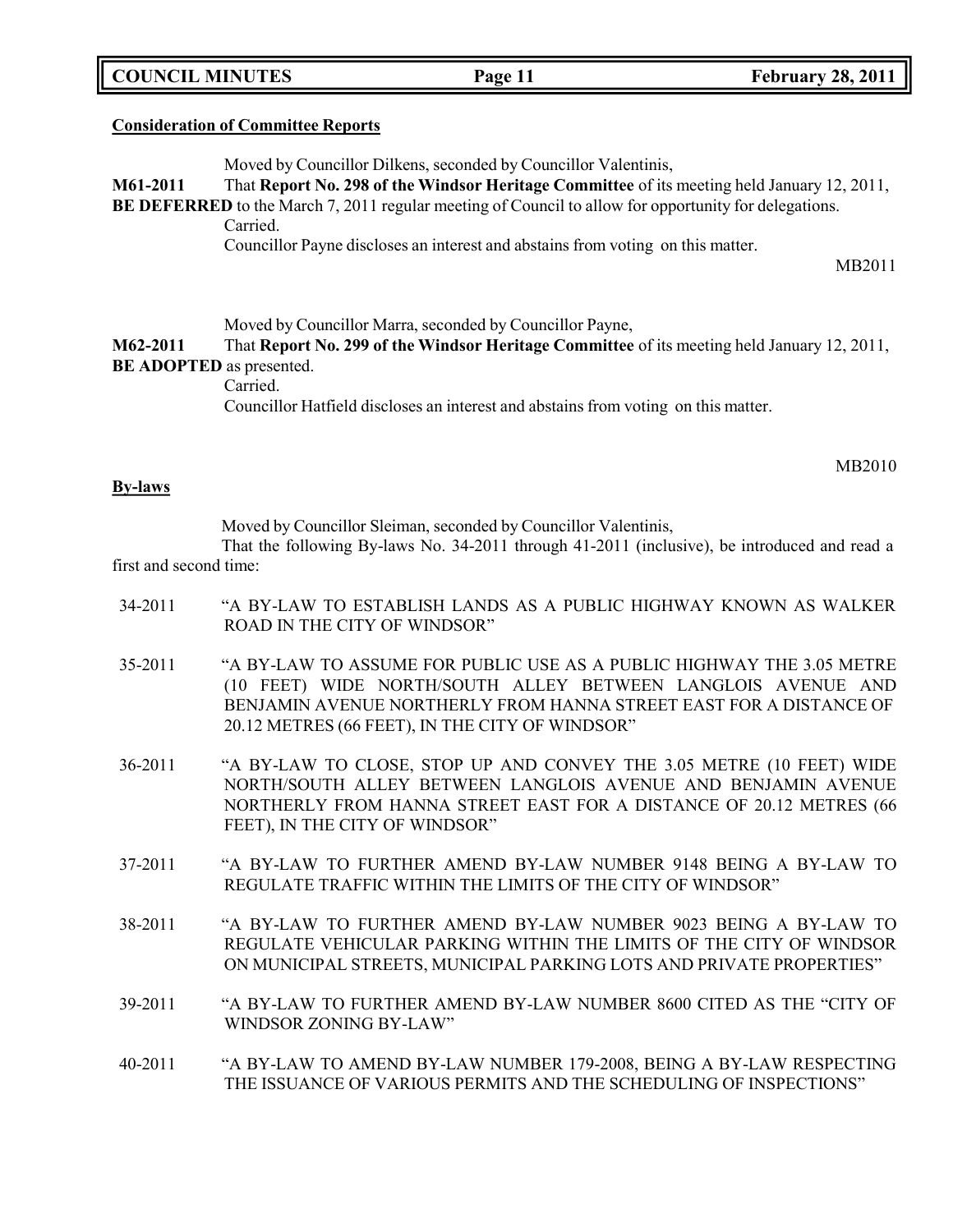| <b>COUNCIL MINUTES</b> | Page 12 | <b>February 28, 2011</b> |
|------------------------|---------|--------------------------|
|                        |         |                          |

41-2011 "A BY-LAW TO CONFIRM THE PROCEEDINGS OF THE COUNCIL OF THE CORPORATION OF THE CITY OF WINDSOR AT ITS MEETING HELD ON THE TWENTY EIGHTH DAY OF FEBRUARY, 2011"

Carried.

Moved by Councillor Dilkens, seconded by Councillor Gignac,

That the Committee of the Whole does now rise and report to Council respecting the business items considered by the Committee:

|  |  |  | <b>Communication Items (as amended)</b> |  |  |
|--|--|--|-----------------------------------------|--|--|
|--|--|--|-----------------------------------------|--|--|

- **2) Consent Agenda (as amended)**
- **3) Items Deferred**
- **Items Referred**
- **4) Consideration of the Balance of Business Items (see Schedule "A")**
- **5) Committee Reports (as amended)**
- **6) By-laws given first and second readings (as presented)**

Carried.

### **Notices of Motion**

Councillor Valentinis gives notice that he intends to introduce a motion for consideration at the March 7, 2011 meeting of Council that the Planning Department **REPORT BACK** to Windsor City Council as to:

- The process to harmonize the two community improvement plans (City Centre West and Glengarry-Marentette) including expansion of the City Centre Planning District; and
- **•** The creation of incentives geared to specific design guideline standards for the upgrade of both residential and commercial properties.

# **Third Reading of By-laws**

Moved by Councillor Halberstadt, seconded by Councillor Hatfield,

That the following By-laws No. 34-2011 through 41-2011 (inclusive), having been read a first and second time be now read a third time and finally passed and that the Mayor and Clerk **BE AUTHORIZED** to sign and seal the same notwithstanding any contrary provision of the Council.

Carried.

# **Petitions**

None presented.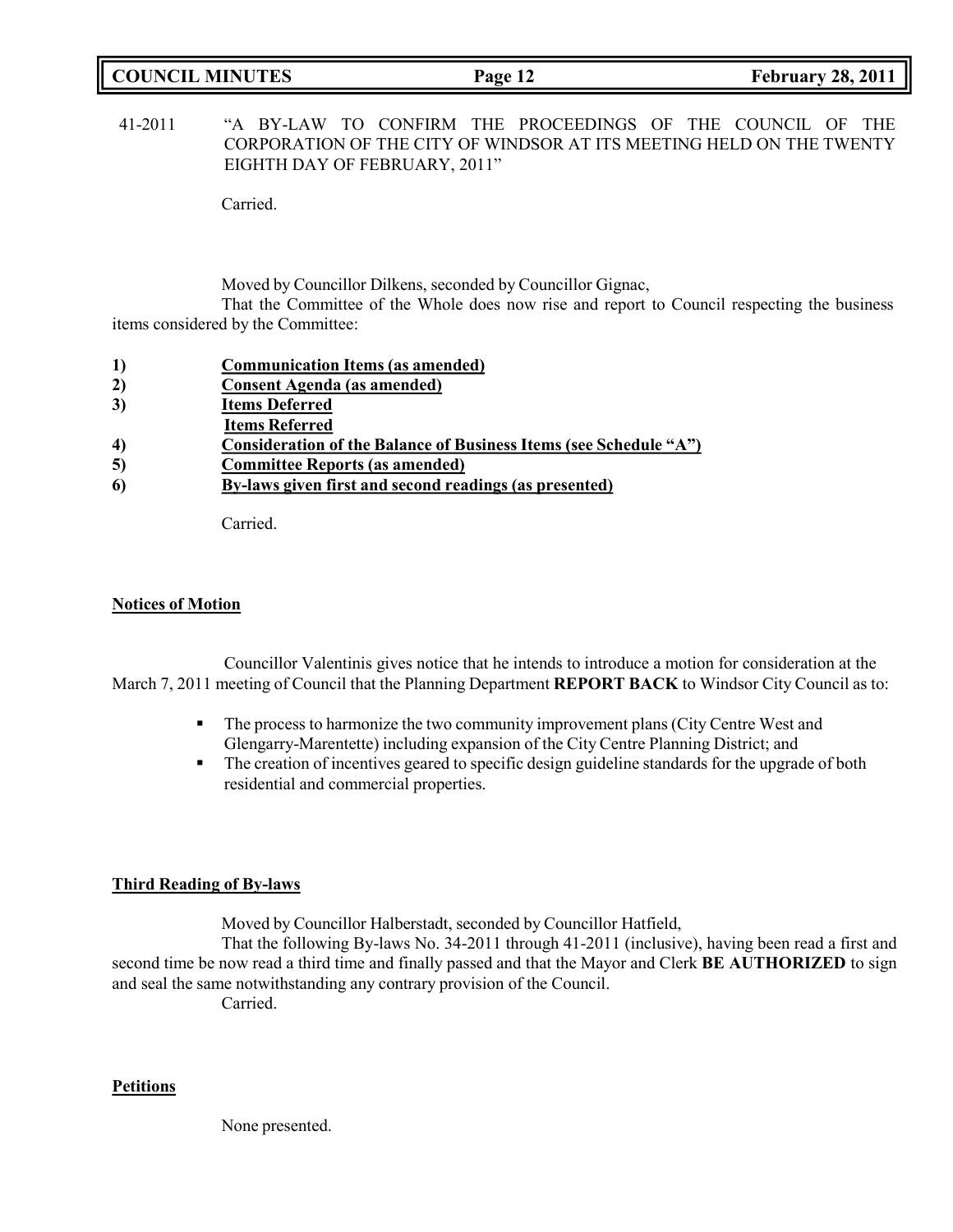### **Council Questions**

Moved by Councillor Marra, seconded by Councillor Payne,

**M60-2011** That the Council Questions arising from the previous meeting of Council and listed by the Clerk **BE NOW CONSIDERED** for purposes of discussion, and further, that the Administration **BE DIRECTED** to proceed with the necessary actions to respond to the Council Questions consistent with Council's instructions. Carried.

ACOQ2011

### **PROPOSED IN-CAMERA AGENDA FOR MARCH 7, 2011**

Moved by Councillor Sleiman, seconded by Councillor Valentinis,

**M63-2011** That the following proposed In Camera Agenda for March 7, 2011 **BE APPROVED**:

| Item No. | Subject                                                     | Section – Pursuant to Municipal<br>Act, 2001, as amended |
|----------|-------------------------------------------------------------|----------------------------------------------------------|
| ı.       | Property matter – lease                                     | 239(2)(a)                                                |
| 2.       | Personal matter - Integrity Commissioner update             | 239(2)(b)                                                |
| 3.       | Legal matter – appeal                                       | 239(2)(e)                                                |
| 4.       | Legal matter - appeal                                       | 239(2)(e)                                                |
| 5.       | Property matter – consolidation                             | 239(2)(a)                                                |
| 6.       | Personal/Property matter – about an identifiable individual | 239(2)(a)(b)                                             |

and further, that in accordance with By-law 46-2003, the Chief Administrative Officer, in consultation with the Mayor **BE AUTHORIZED** to add matters deemed to be of an urgent or time sensitive nature.

Carried.

ACO2011

# **Adjournment**

Moved by Councillor Dilkens, seconded by Councillor Gignac, That this Council meeting stand adjourned until the next regular meeting of Council or at the call

of the Mayor.

Carried.

Accordingly, the meeting is adjourned at 10:40 o'clock p.m.

# **THIS IS A DRAFT COPY**

# **DEPUTY CITY CLERK/SENIOR MANAGER OF COUNCIL SERVICES**

**MAYOR**

**CITY CLERK**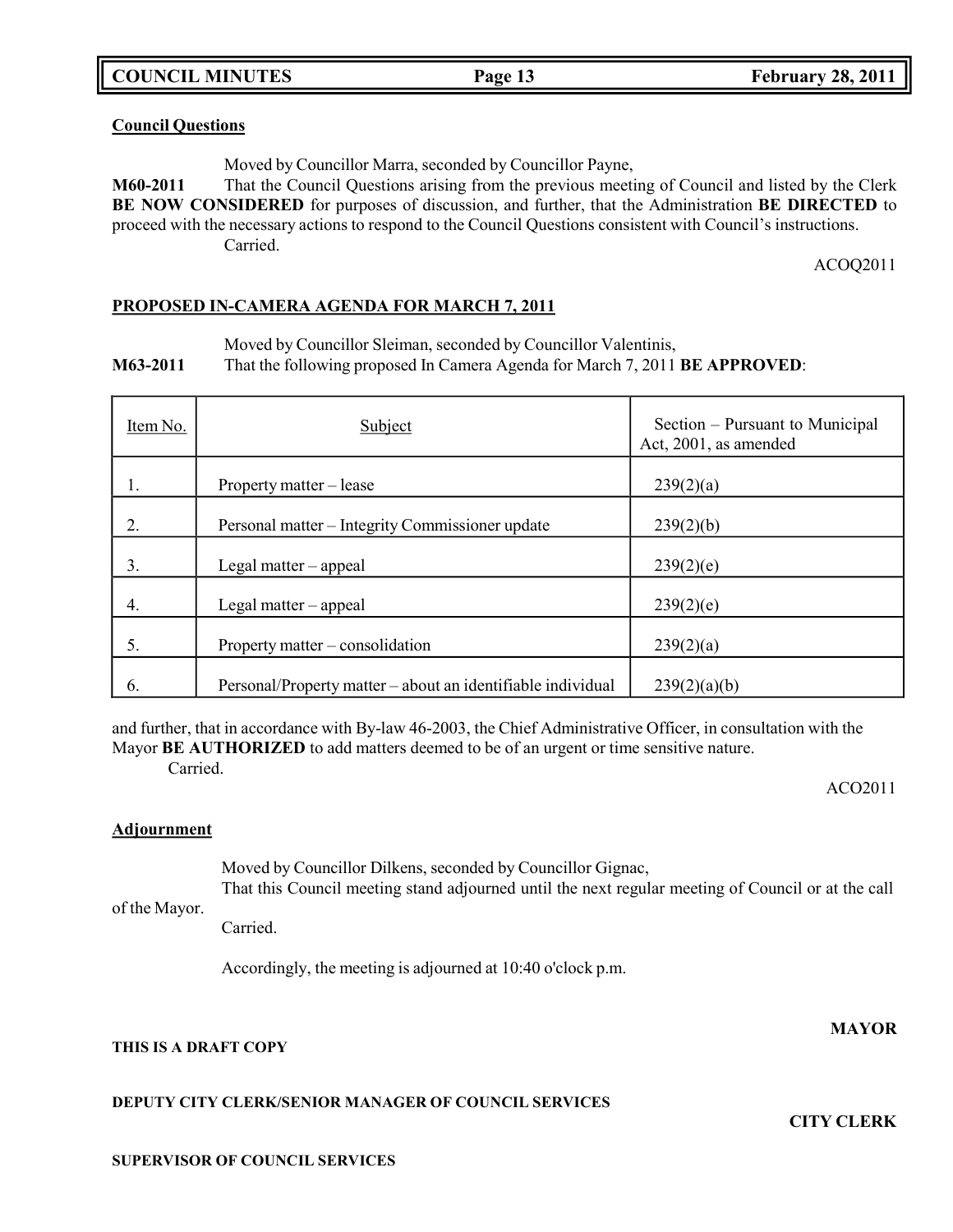# **COUNCIL MINUTES Page 14 February 28, 2011**

Jones Gignac

# CR71/2011

That an application made by Mike Gaudet of Gaudet Demolition, made on behalf of Prakash Ramchandani of Sind Investments Ltd. for the request of an exemption from the Downtown Demolition Control By-law 11806 for the demolition of a four-plex apartment unit at 339-345 Dougall Avenue **BE DENIED.**

Carried. Councillor Payne discloses an interest and abstains from voting on this matter.

Report Number **15012 SB2011 1**

Halberstadt Hatfield

CR74/2011

That the report of the City Engineer dated February 9, 2011 entitled "CQ106-2010 – Rain Barrel Purchase Program" **BE RECEIVED**; and

That Administration **BE DIRECTED** to sell new rain barrels at one-day events through-out the year.

Carried.

Report Number **15089 SW2011 C2**

Halberstadt Hatfield

# CR75/2011

**THAT** City Council **RECEIVE FOR INFORMATION** the Delegation of Authority Status Report for the second half of 2010 (July 1, 2010 to December 31, 2010); and

**THAT** City Council **APPROVE** the amended criteria for City of Windsor staff participation on Professional Committees, Executives and Boards of Directors of outside organizations.

Carried.

Report Number **15066 AS/7748 C3**

Halberstadt Hatfield

# CR76/2011

That Council **AUTHORIZE** the City Solicitor to prepare the required bylaws to establish as part of the public highway, lands acquired by the City for highway purposes, conditional upon the recommendation of the City Engineer.

Carried.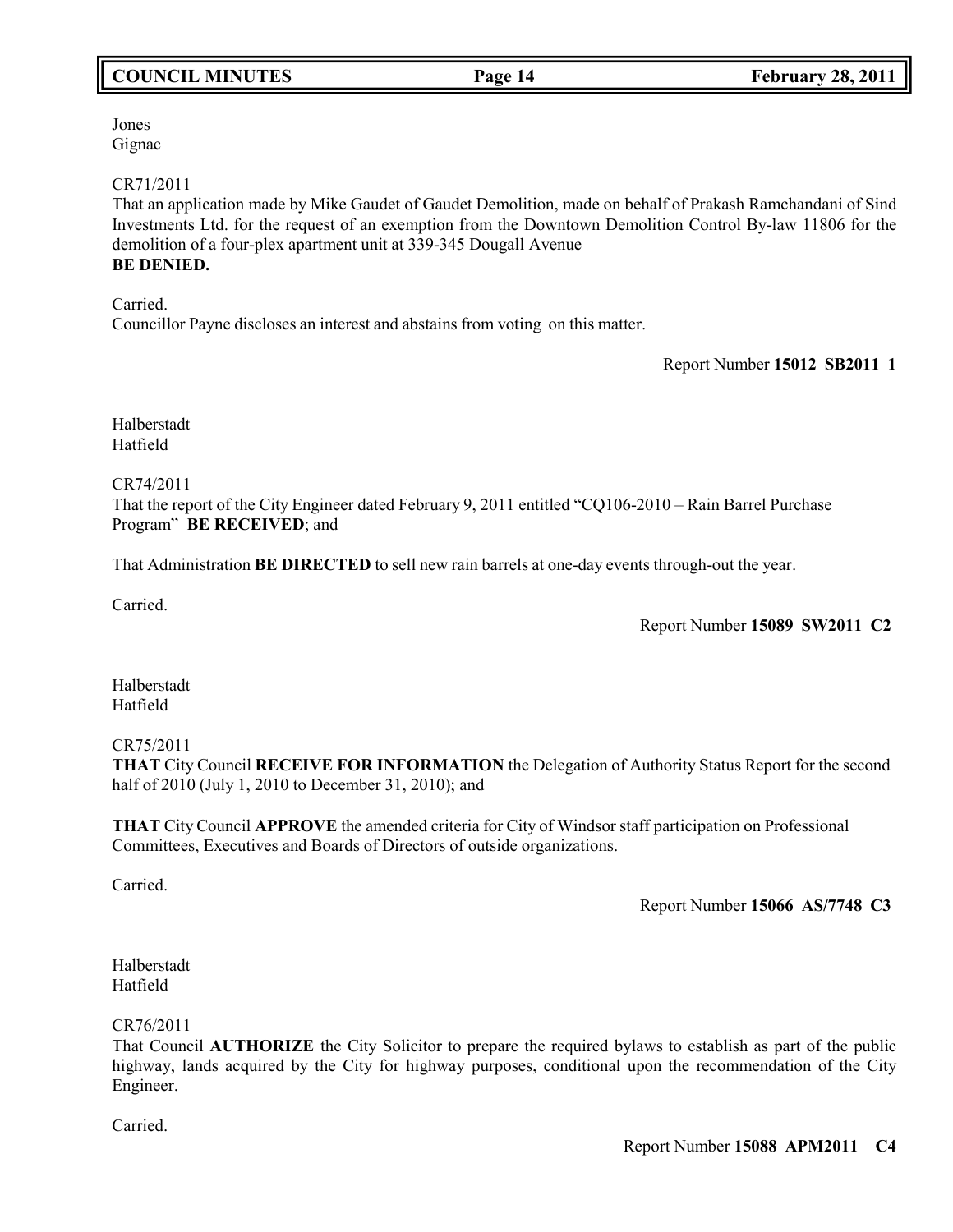Marra Sleiman

CR77/2011

- I. That the Essex Region Conservation Authority (ERCA) **BE RETAINED** as the City's agent for the Little River Channel Dykes Study.
- II. That Council **APPROVE** the reallocation of capital funds in the amount of \$90,000.00 in order to pay for Little River Channel Dykes Study from project # 7082012 - Rossini Blvd - Wyandotte to Cul-de-sac.

Carried.

Report Number **15086 SW2011 5**

# Jones Gignac

# CR78/2011

- I. That, in recognition of Heritage Week in Ontario, February 21-27, 2011, the owners of the following five buildings which have been selected by the Windsor Heritage Committee **BE PRESENTED** "Built Heritage Award" certificates in recognition of their continuing stewardship of some of the City's most interesting heritage buildings:
	- 1. Shaar Hashomayim Synagogue, 115 Giles Blvd E
	- 2. Firestone Tire Store, 1197 Ouellette Ave
	- 3. John Campbell School, 1255 Tecumseh Rd E
	- 4. Walkerville Power Station, 1057 Walker Rd
	- 5. Home Bank, 1701 Wyandotte St E
- II. That the owners of the following seven buildings which the City Council has designated under Part IV of the *Ontario Heritage Act* **BE PRESENTED** with heritage marker plaques in recognition of their continuing stewardship:
	- 1. Holy Redeemer College, now Académie Ste. Cécile International School, 925 Cousineau Rd
	- 2. Frank H. Joyce House, now Académie Ste. Cécile, 3975 Riverside Dr E
	- 3. McDougall-Stodgell House, 712 Devonshire Rd
	- 4. Edith Cavell School, 5955 Ontario St
	- 5. Sacred Heart Church & Rectory, now St. Mary and St. Moses Coptic Orthodox Church, 1125 Ottawa St
	- 6. Patrice Parent House, 4371 Riverside Dr E
	- 7. Descent of the Holy Ghost Romanian Orthodox Church, 2895 Seminole St

(Some plaques have been installed in the last several months, but their owners are now being recognized by Council.)

Carried.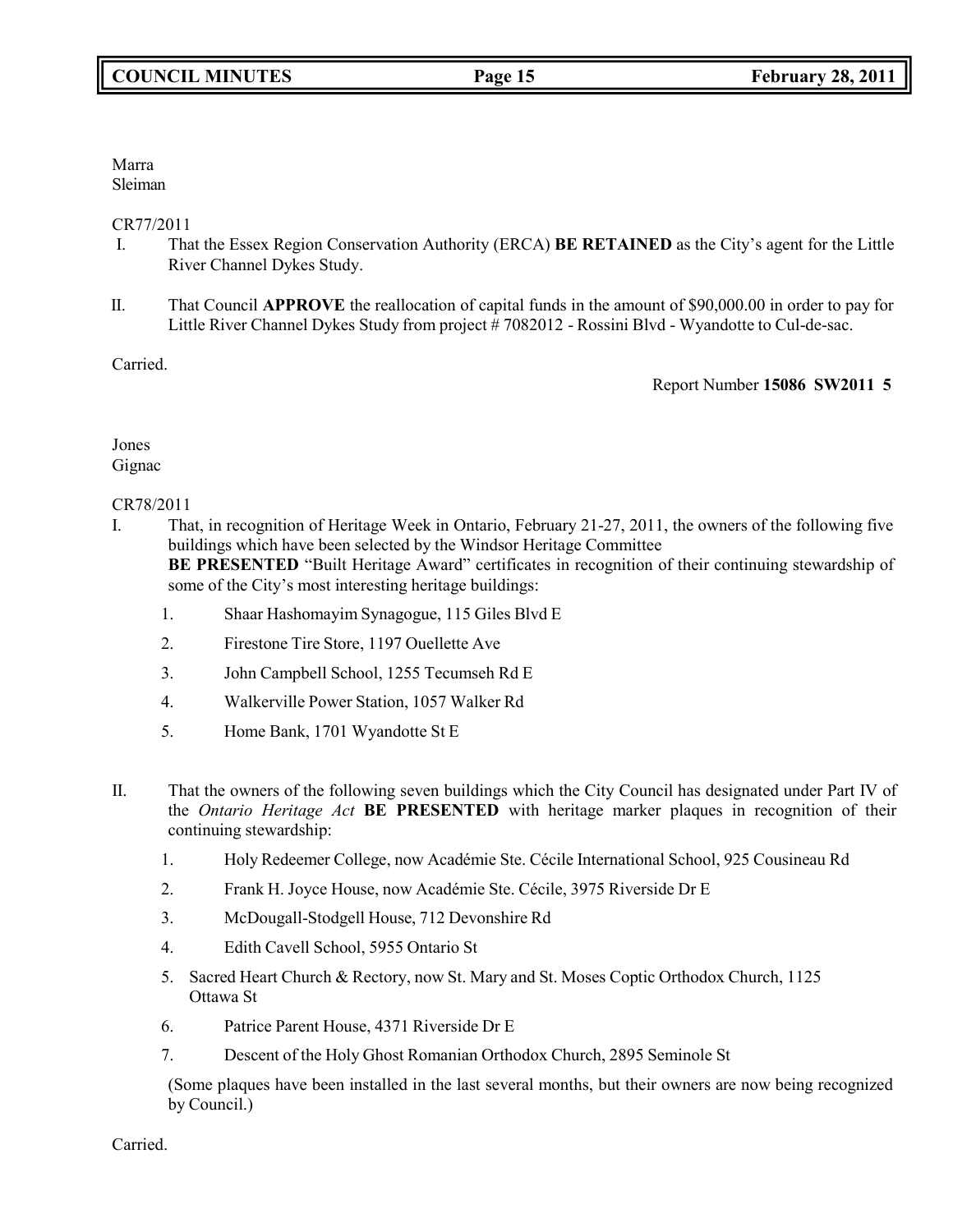Report Number **15077 MBA/2274 6**

Jones Gignac

CR79/2011

- **I** That the report of the City Clerk dated February 14, 2011 entitled *ABC Governance Review Implementation* **BE RECEIVED** for information**;**
- **II** That the Standing Committee (Executive) Governance Model **TAKE EFFECT** commencing Monday, May 2, 2011;
- **III** That the City Clerk **BE DIRECTED** to **REFER** Council appointments to the six Standing Committees, to a meeting of the Striking Committee to **BE HELD** Monday, March 7, 2011 (pending Agenda Review approval);
- **IV** That the City Clerk **BE DIRECTED** to **ISSUE** notice and advertisements inviting applications for membership on Legislatively Mandated Agencies, Boards, Commissions, and Committees of Council for the 2011 to 2014 term of office.

Carried.

Report Number **15104 GM/10239 7**

Sleiman Jones

# CR80/2011

That the recommendation pertaining to the issuance of notice and advertisements for the three member at large positions on the "Planning Standing Committee" as outlined in the report of the City Clerk dated February 14, 2011 entitled "ABC Governance Review – Implementation"

**BE DEFERRED** to the March 21, 2011 regular meeting of Council to allow for citizen review and input.

Carried.

Report Number **15104 GM/10239 7**

Halberstadt Hatfield

# **CR81/2011 AMENDED BY CAO1754 APPROVED AUGUST 24, 2011**

CR81/2011

THAT in addition to the existing signing authorities of the Mayor and the City Treasurer, the signing authorities on the three WFCU Centre Arena Events and Operating bank accounts **BE AMENDED** to change the **ALTERNATE** signing authorities to any two of the three following Global Spectrum representatives:

| Jessie Darmon        | Group Sales and Marketing Manager, Global Spectrum |
|----------------------|----------------------------------------------------|
| <b>Trent Merritt</b> | General Manager of Events, Global Spectrum         |
| Brian Ohl            | Regional Vice President, Global Spectrum           |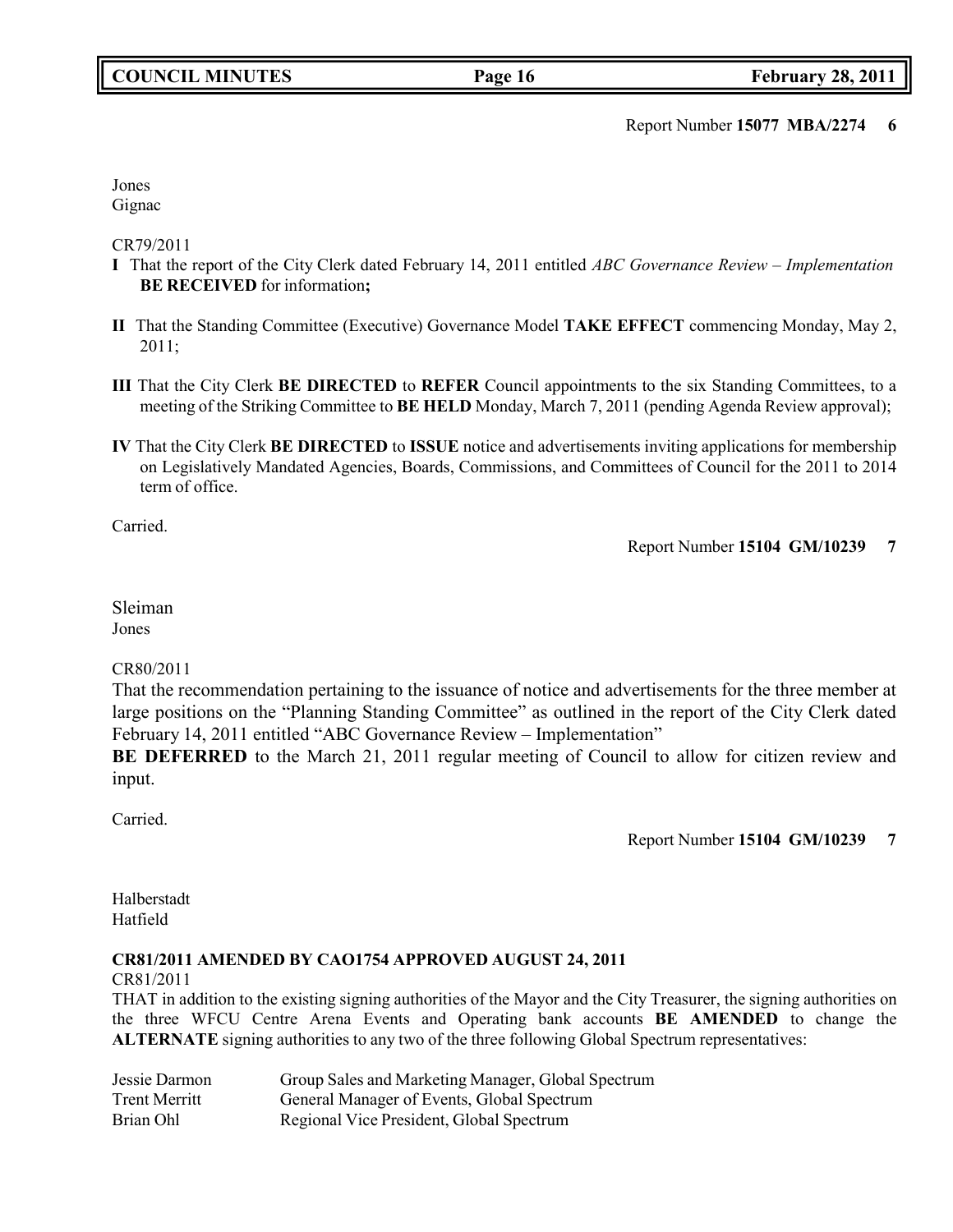| <b>COUNCIL MINUTES</b><br>Page 17 | <b>February 28, 2011</b> |
|-----------------------------------|--------------------------|
|-----------------------------------|--------------------------|

AND THAT City Council **AUTHORIZE** Administration, relative to the City of Windsor WFCU Centre arena bank accounts, to provide Scotiabank electronic banking service access to Global Spectrum employees as may be identified by Global Spectrum from time to time;

AND THAT the CAO or designate (as determined by the CAO) **BE AUTHORIZED** to approve administrative requests associated with the operation of the three WFCU Centre Arena Events and Operating bank accounts, satisfactory in form to the City Solicitor and in financial content to the City Treasurer.

Carried.

Report Number **15096 SR/8880 C8**

Jones Marra

### CR82/2011

That the request from Maroon Bros. Pub and Grill to stage a St. Patrick's Day Celebration at the former bus station parking lot located at 44 University Avenue East, between the hours of 11 a.m. and 11 p.m. on March 17, 2011 **BE APPROVED** subject to the standard Special Events Terms and Conditions previously approved by Council.

Carried.

Report Number **15084 SR/10918 9**

Jones Gignac

# *CR83/2011 AMENDED BY M64-2011 ADOPTED MARCH 7, 2011*

### CR83/2011

That the Pro Shop and Auxiliary Concession – rental rates to **BE INCREASED** by an amount equivalent to the annual municipal property tax amount (Option 2 within the report), with annual increases determined by CPI rates, and an elimination of the requirement to pay full property taxes in the form of additional rent (municipal and education).

Carried.

Councillor Halberstadt discloses an interest and abstains from voting on this matter.

Report Number **15095 SR/8880 10**

Payne Dilkens

CR84/2011

That the following response to CQ17-2011 and CR66-2011 dated February 18, 2011 entitled "Auditor General Function in Other Municipalities" **BE RECEIVED** for information; and

That the City of Windsor **ESTABLISH** the position of Auditor General which will report directly to Council; and further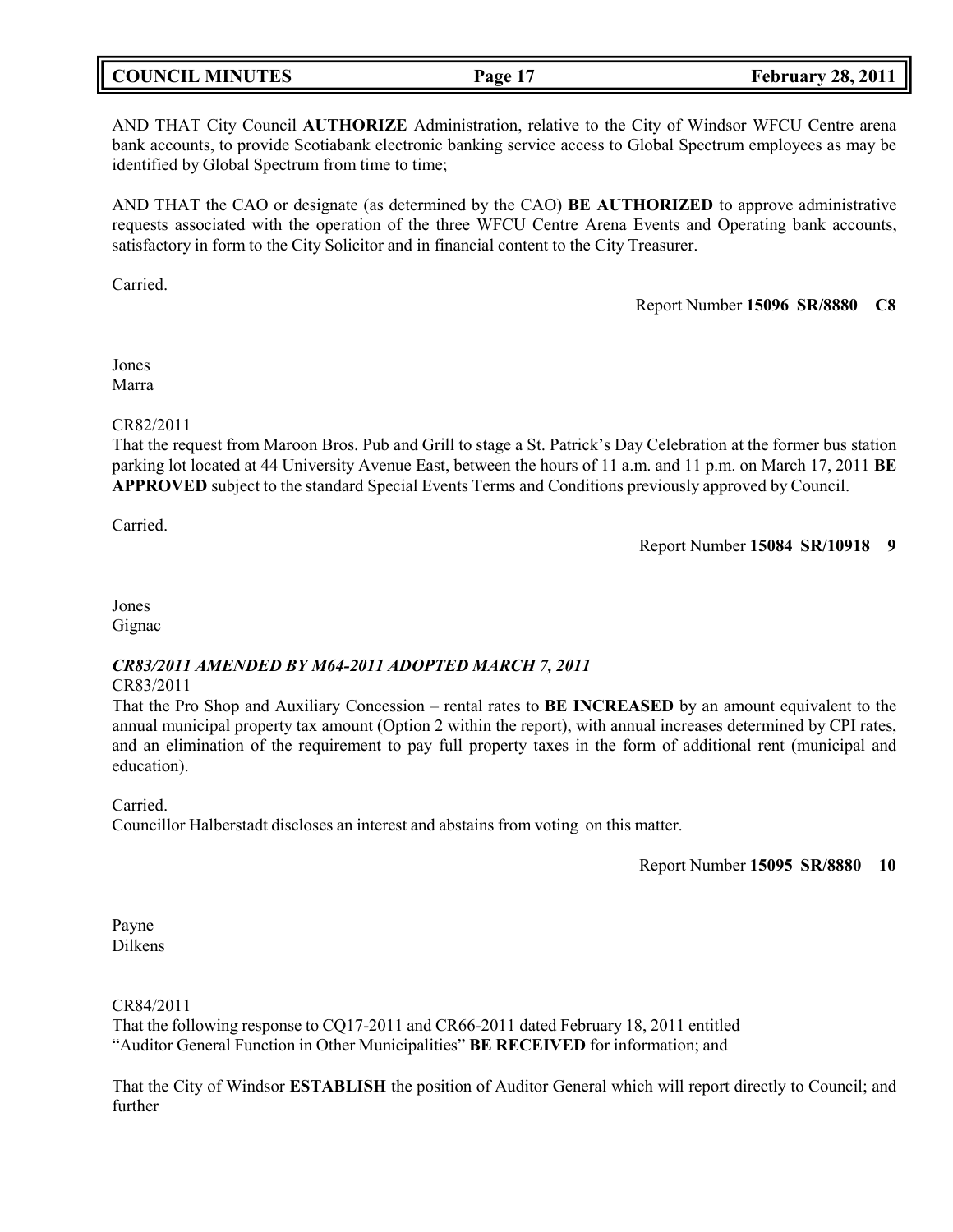| <b>COUNCIL MINUTES</b> |  |  |
|------------------------|--|--|
|------------------------|--|--|

That the Mayor, Chief Administrative Officer, the Chair and Vice Chair of the current Audit Committee **COME BACK** to Council with a plan on how to resource that office as soon as possible.

Carried.

At the request of Mayor Francis a recorded vote is taken:

RESULTS OF RECORDED VOTE:

| In Favour | Councillors Gignac, Sleiman, Payne, Maghnieh, Marra, Hatfield, |
|-----------|----------------------------------------------------------------|
|           | Valentinis, Dilkens, Jones and Mayor Francis                   |
| Opposed   | <b>Councillors Halberstadt</b>                                 |
| Abstain   | None                                                           |
| Absent    | None                                                           |

### Report Number **15106 AS2011 11**

Halberstadt Hatfield

### *CR85/2011 AMENDED BY M64-2011 ADOPTED MARCH 7, 2011* CR85/2011

I. THAT the Windsor/Essex Area Intermunicipal Courts Service Agreement made the 20th day of November, 2000 between the Corporation together with the County of Essex, the Town of Amherstburg, the Town of Essex, the Town of Kingsville, the Town of Lakeshore, the Town of LaSalle, the Municipality of Leamington, the Township of Pelee, and the Town of Tecumseh, **BE RENEWED** for a further 5 years for the period January 1, 2012 through December 31, 2016 such agreement to be satisfactory in content to the Director of Provincial Offences and satisfactory in legal form to the City Solicitor and such agreement hereby **BEING AUTHORIZED** for execution under corporate seal by the Chief Administrative Office and the City Clerk AND THAT the Ministry of the Attorney General be advised that it has been locally agreed that the City of Windsor will continue in the role of Municipal Partner under the POA Transfer Agreement.

II. THAT the option to extend the lease agreement made between the City of Windsor and 837690 Ontario Limited and dated October 11, 2005, for the premises known municipally as Suite 300, Westcourt Place, 251 Goyeau Street for 17,039 sq. ft **BE EXERCISED** on the following terms:

(a) The tenancy shall be extended for a further three (3) year period from January 1, 2012 to December 31, 2014 at the following base rental rates:

| Year | $\sqrt{$}$ /Sq.Ft. | Annualized $(\$)$ |
|------|--------------------|-------------------|
| 2012 | 16.00              | 272,624.00        |
| 2013 | 16.00              | 272,624.00        |
| 2014 | 16.00              | 272,624.00        |

with a further option to extend for an additional two years at the following base rental rates:

| 2015 | 16.50 | 281,143.50 |
|------|-------|------------|
| 2016 | 16.50 | 281,143.50 |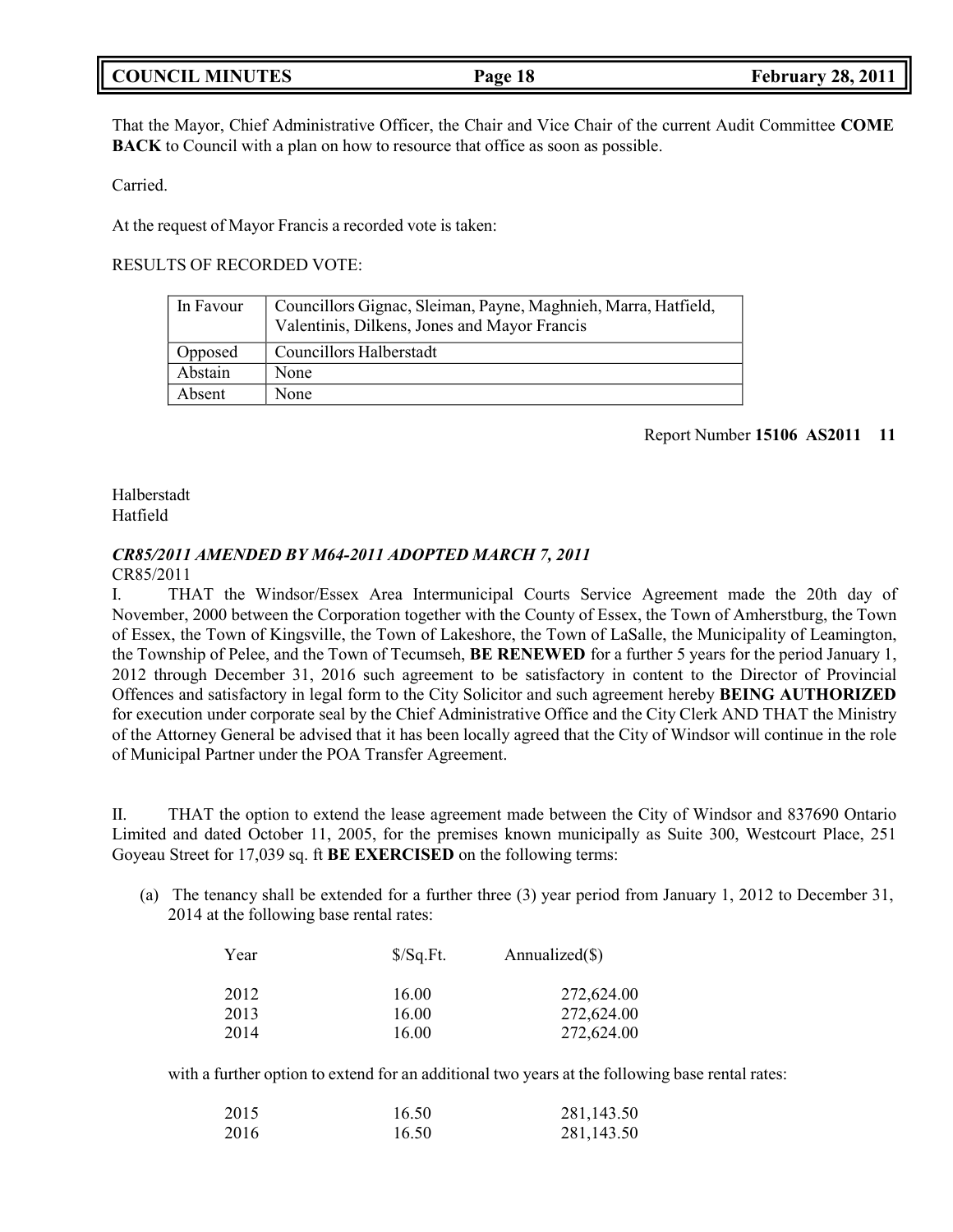provided that all other terms and conditions remain the same and the 5-year renewal of the Windsor/Essex Area Inter-municipal Courts Service Agreement dated 20th day of November, 2000 has been finalized, AND THAT notification of such exercise of lease extension option **BE SUBMITTED** to the landlord accordingly.

III. THAT an agreement **BE ENTERED INTO** with NCO Financial Services, Inc. for the provision of collection agency services and associated credit bureau reporting respecting both Canadian and American defaulted POA fines upon substantially the same terms and conditions as contained in the previous agreement therewith dated January 30, 2006 including contingency fee commissions of 10% for commercial accounts and 17% for all other accounts regardless of residency, such agreement to have an on-going term but subject to no-fault termination by either party upon reasonable notice, with such agreement being satisfactory in content to the Director of Provincial Offences and satisfactory in legal form to the City Solicitor and same being hereby authorized for execution under corporate seal by the Chief Administrative Office and the City Clerk AND THAT suitably coordinated 30 days' notice of cancellation **BE PROVIDED** to J.J. Marshall & Associates, Inc. under the latter's agreement respecting American collection agency services dated July 23, 2002.

IV. THAT a bylaw **BE ENACTED** pursuant to Section 304 of the Municipal Act, 2001 whereunder the recovery as and for collection costs in the amount not exceeding 10% on commercial POA accounts and in the amount not exceeding 17% on all other POA accounts referred to NCO Financial Services, Inc. be approved, AND THAT the requisite Bill be considered accordingly upon the entering into of a refreshed agreement with NCO Financial Services, Inc. for the provision of collection agency services respecting defaulted POA fines owing by persons resident whether in Canada or in the United States of America.

That the City Clerk **BE DIRECTED** to issue a letter to the Ministry of Transportation requesting a response on the suspension of drivers licenses if fines are outstanding.

Carried.

Report Number 15076 GP/10894 C12

Halberstadt Hatfield

CR86/2011

- (a) That the report of the City Solicitor with respect to litigation claims involving the City and Southside Construction by subtrades X and Y **BE RECEIVED** for information; and
- (b) That the City Solicitor and the City's legal counsel **BE AUTHORIZED AND DIRECTED** to take all necessary steps to effect a final settlement of the claims of X and Y by paying the amounts set out in the confidential memo provided to Council.

Carried.

Report Number **15114 AH/6741 C13**

Payne Dilkens

CR87/2011

THAT the report from the Executive Director of Human Resources dated February 24, 2011 entitled "Recruitment Process – Auditor General Position" **BE DEFERRED** until such time as the report referenced in CR84/2011 is brought back to Council for consideration.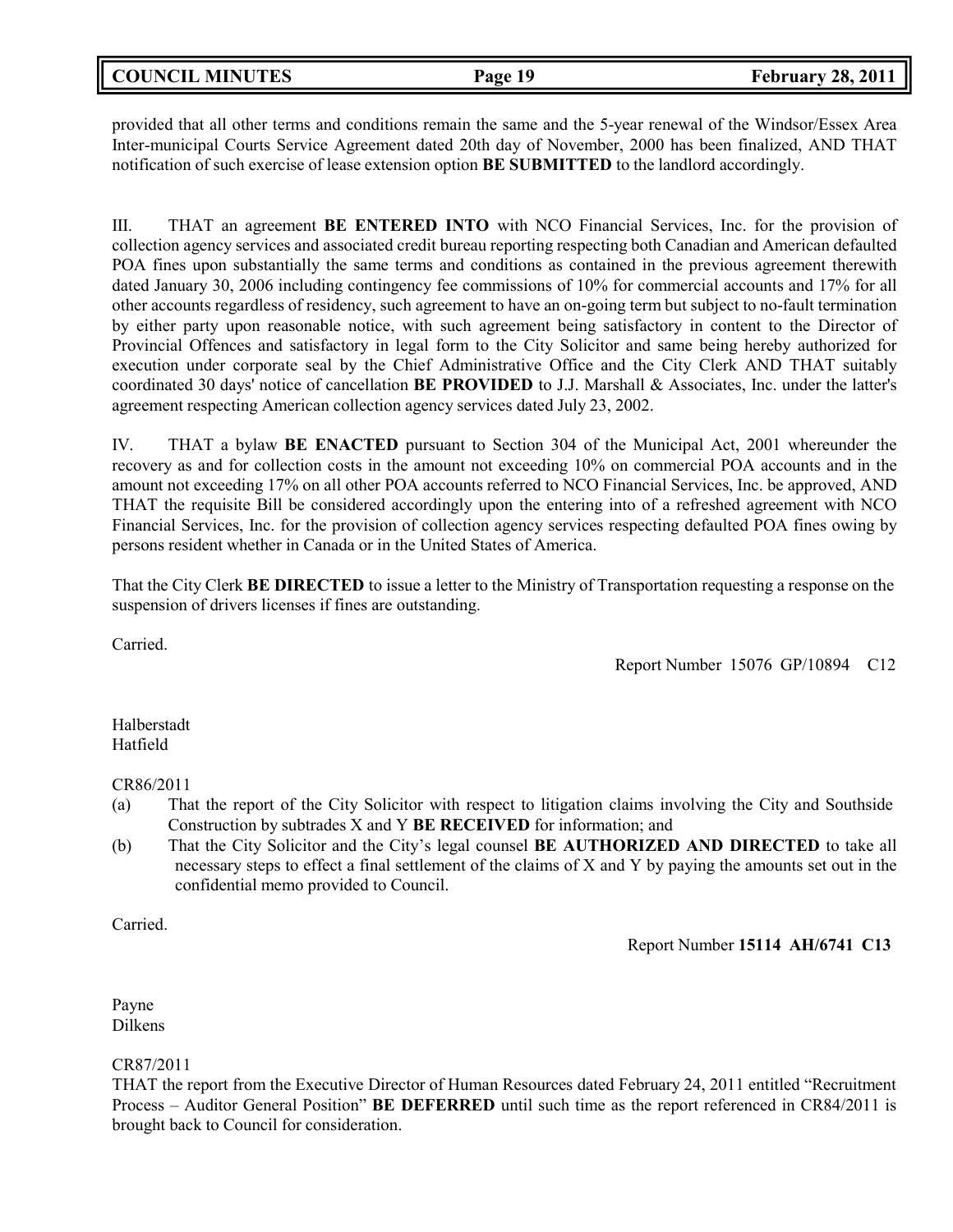# **COUNCIL MINUTES Page 20 February 28, 2011**

Carried.

Report Number **15115 AS2011 C14**

Halberstadt Hatfield

CR88/2011

I. That the following low tender **BE ACCEPTED:**

| <b>TENDERER:</b>           | Dibco Underground Ltd.<br><b>135 Commercial Road</b><br><b>Bolton, Ontario L7E 1R6</b> |
|----------------------------|----------------------------------------------------------------------------------------|
| <b>TENDER NO.:</b>         | 130-10                                                                                 |
| <b>TOTAL TENDER PRICE:</b> | \$6,481,100.00                                                                         |
| <b>ACCOUNT CHARGED:</b>    | 007-5410-1790-02942-7086002                                                            |

and that the Chief Administrative Officer and City Clerk **BE AUTHORIZED** to sign a contract with the tenderer, satisfactory in technical content to the City Engineer, in financial content to the City Treasurer and in form to the City Solicitor.

- **II.** That approval **BE GIVEN** to undertake an expenditure of \$10,800,000 for the construction of the Prince Road Storm Sewer Outlet, Phase 9 to **BE FUNDED** as follows:
	- i. \$6,945,000.00 as approved in the 2008, 2009 and 2010 Capital Works Budgets, from Project No. 7086002 (Prince/Walker Outlet Sewer);
	- ii. \$1,375,000.00 from Project No. 7061904 (Little River Trunk Sanitary Sewer);
	- iii. \$380,000.00 from Project No. 7071120 (Elsmere Avenue Sewer, Watermain, and Pavement Rehabilitation from Hanna Street East to Giles Blvd East);
	- iv. \$210,000.00 from Project No. 7082007 (Connaught Avenue Sewer, Watermain, and Pavement Rehabilitation from Prince Road to Chappell Avenue);
	- v. \$490,000.00 from Project No. 7082015 (Partington Avenue Sewer, Watermain, and Pavement Rehabilitation from College Avenue to Tecumseh Road);
	- vi. \$200,000.00 from Project No. 7082021 (Westcott Road Sewer, Watermain, and Pavement Rehabilitation from CNR to Metcalfe Street);
	- vii. \$300,000.00 from Project No. 7091037 (Aubin Road Sewer, Watermain, and Pavement Rehabilitation from Franklin Street to CNR);
	- viii. \$900,000.00 from Project No. 7092003 (Raymond Avenue Storm Relief Sewer, from Westminster Blvd. to Jefferson Blvd.).
- **III.** That, in order to proceed with construction of the Prince Road Sewer, Phase 9B, the City Engineer **BE AUTHORIZED** to proceed with the Award of Tender to the low bidders, subject to the tenders meeting project specifications and being within the approved budget and subject to the terms and conditions of the City's Purchasing By-law 400-2004 (as amended); and that the Chief Administrative Officer and City Clerk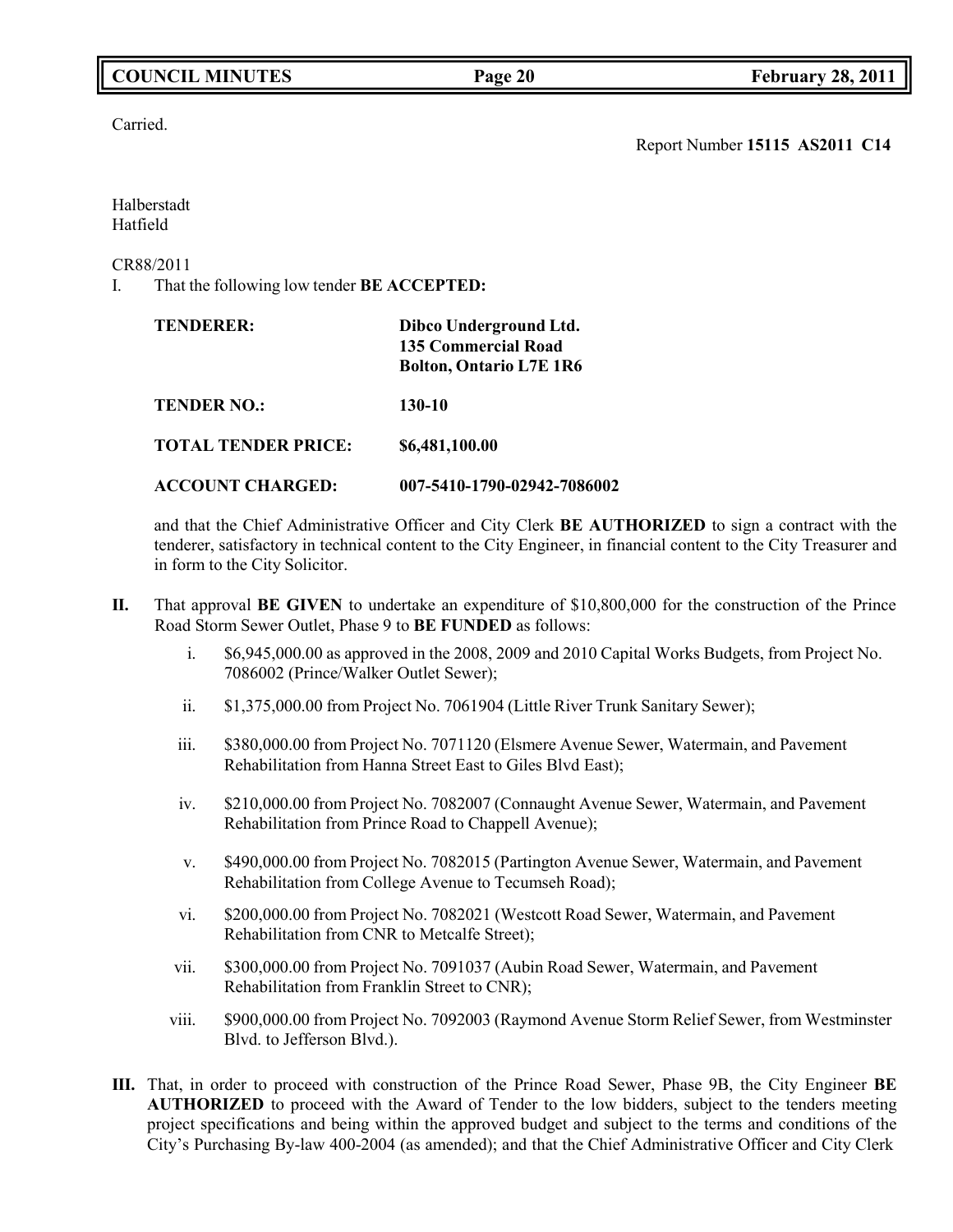| <b>COUNCIL MINUTES</b> |  |
|------------------------|--|
|------------------------|--|

**BE AUTHORIZED** to sign contracts with the low Tenderer, satisfactory in form to the City Solicitor, in financial content to the Chief Financial Officer and City Treasurer, and in technical content to the City Engineer.

Carried.

Report Number **15107 SW/10929 C15**

Marra Halberstadt

CR89/2011

- I. That an amendment to Zoning By-law 8600 **BE APPROVED** changing the zoning of CON 1 PT LOT 74; PLAN 73; PT LOT 8; PLAN 730; PT LOTS 9, 10 & 14 to 16; PT CLOSED ALLEY; RP 12R19391; PARTS 2, 3, 5 & 6; RP 12R16773; PARTS 35 to 39, from MD2.1 to MD1.1.
- II. That an amendment to Zoning By-law 8600 **BE APPROVED** for CON 1 PT LOT 74; PLAN 73; PT LOT 8; PLAN 730; PT LOTS 9, 10 & 14 to 16; PT CLOSED ALLEY; RP 12R19391; PARTS 2, 3, 5 & 6; RP 12R16773; PARTS 35 to 39, by deleting S.20(1)111 and replacing it with the following:
	- "111. For the lands comprising Part of Lots 24 and 34 to 39 both inclusive, Plan 12R16773, situated on the south side of Tecumseh Road West at its intersection with Crawford Avenue, a food convenience store, restaurant and a drive-through restaurant shall be additional permitted use (ZDM 4)".

Carried.

Report Number **15075 ZS/10868 PAC 1**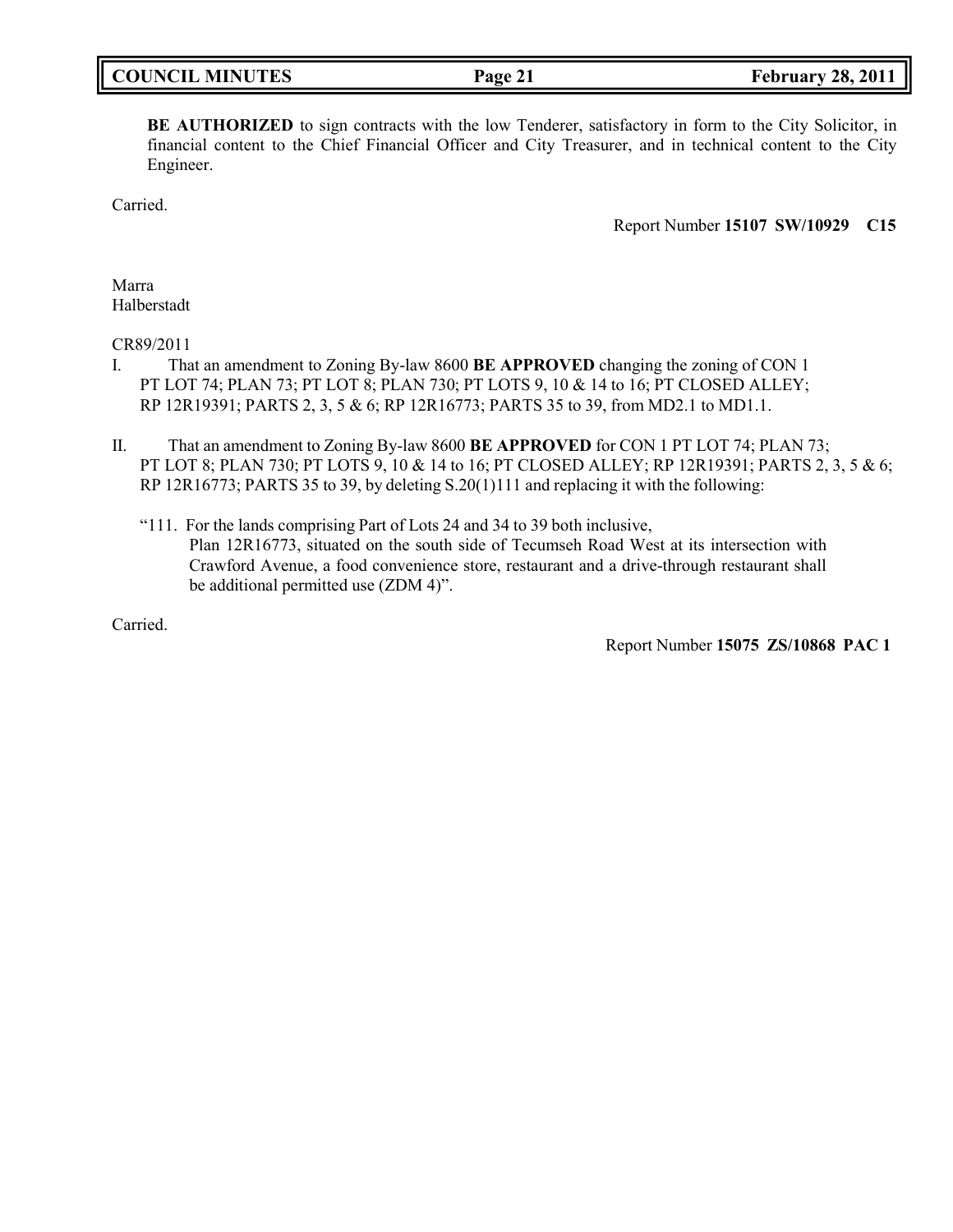**COUNCIL MINUTES Page 22 February 28, 2011**

**DEFERRED** to the March 7, 2011 meeting of Council to allow for opportunity for delegations as adopted by Council at its meeting held February 28, 2011 [**M61-2011**] SV Windsor, Ontario February 28, 2011

**REPORT NO. 298** of the **Windsor Heritage Committee** at its meeting held January 12, 2011 5:30 o'clock p.m. Meeting Room 406, 400 City Hall Square East

**Present: Robin Easterbrook, Chair Councillor Percy Hatfield Councillor Fulvio Valentinis Noreen Slack Lynn Raeburn Baker Simon Chamely Dr. Paul DeMarco Gudrin Bildfell Jeffrey Mellow Janis Marchand**

Your Committee submits the following recommendation:

Moved by P. Hatfield, seconded by P. DeMarco

That there is **OBJECTION** to the proposed demolition of the Ernest Wilby House, 1567 Ouellette Avenue (Plan 358 Block 10, Lot 27 & Lot 28), which is listed in the Windsor Municipal Heritage Register under provisions of Part IV of the Ontario Heritage Act; however, there is **NO OBJECTION** to demolition of some or all of the additions of the building west and south of the original footprint of the house; provided that the east, south, and north walls of the original house are retained, that stability of the remaining structure is assured during the partial demolition, and that the design of the areas to be exposed after demolition is satisfactory to the City Planner and the Chief Building Official; and provided that the property remains on the Windsor Municipal Heritage Register.

Voting nay S. Chamely, J. Marchand, J. Mellow, and L. Baker Carried.

*NOTE:* The report of the Heritage Planner dated January 12, 2011 is *attached* as background information.

**CHAIR** 

COMMITTEE COORDINATOR